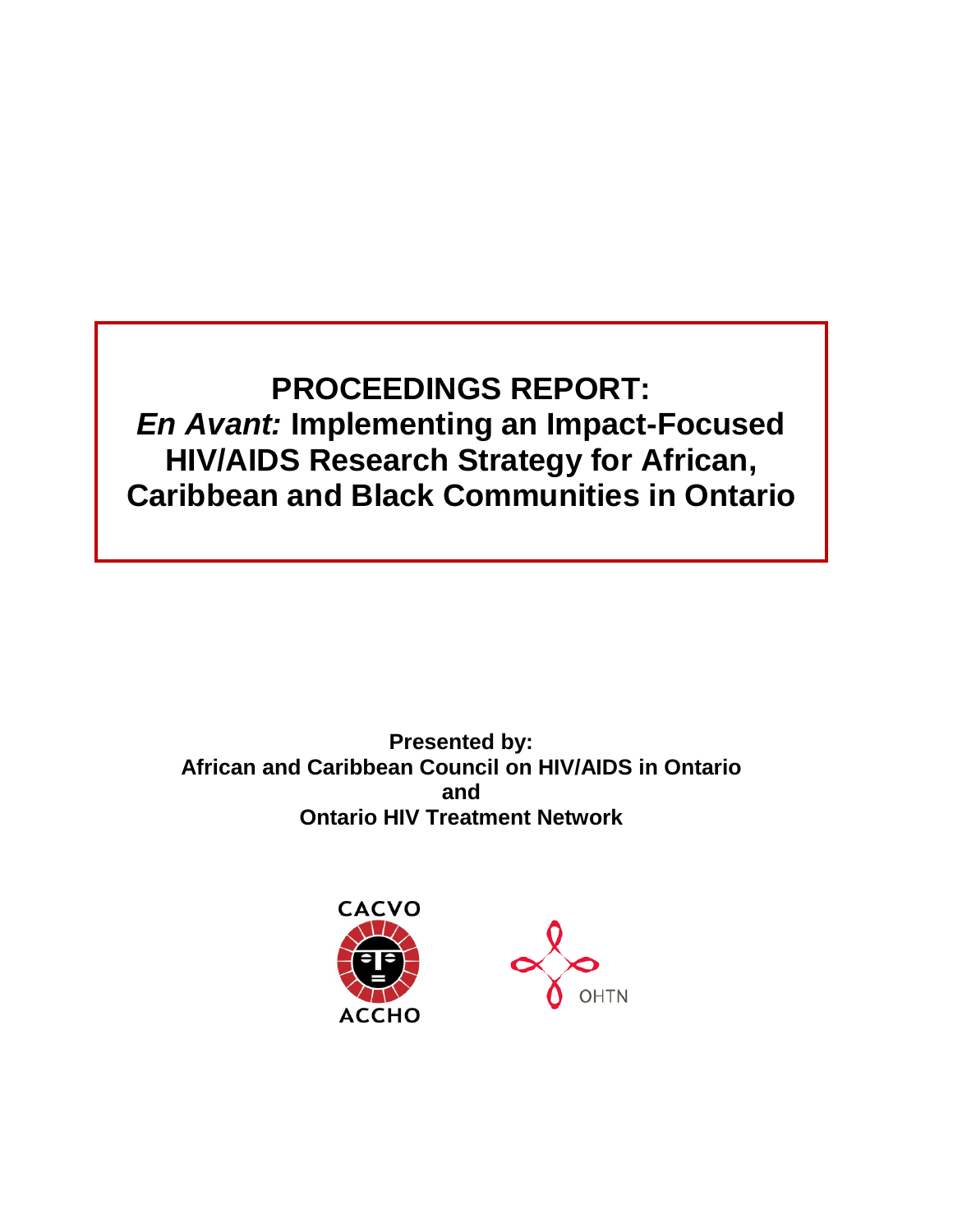# **TABLE OF CONTENTS**

| Research & Evidence-Based Practices in HIV Prevention, Treatment & Care - Ciann L.    |
|---------------------------------------------------------------------------------------|
| Clinical and Immunological Issues across the Lifespan - Dr. Rupert Kaul 4             |
| Methodological Innovations in HIV Research (Quantitative and Qualitative) - Lori      |
|                                                                                       |
| Research Concept Development - Research & Evidence-Based Practices in HIV             |
| Research Concept Development - Clinical & Immunological Issues across the Lifespan. 8 |
| Research Concept Development - Methodological Innovations in HIV Research  9          |
|                                                                                       |
|                                                                                       |
|                                                                                       |
|                                                                                       |
|                                                                                       |
| APPENDIX 5: Research & Evidence-Based Practices in HIV Prevention, Treatment & Care - |
| APPENDIX 6: Research & Evidence-Based Practices in HIV Prevention, Treatment & Care - |
| APPENDIX 7: Research & Evidence-Based Practices in HIV Prevention, Treatment & Care - |
| APPENDIX 8: Clinical & Immunological Issues across the Lifespan - Youth 21            |
| APPENDIX 9: Clinical & Immunological Issues across the Lifespan - Inflammation 22     |
| APPENDIX 10: Methodological Innovations in HIV Research - Self-Determination  23      |
| APPENDIX 11: Methodolgoical Innovcations in HIV Research - Research Translation &     |
| APPENDIX 12: Methodological Innovations in HIV Research - What Is Evidence? A         |
|                                                                                       |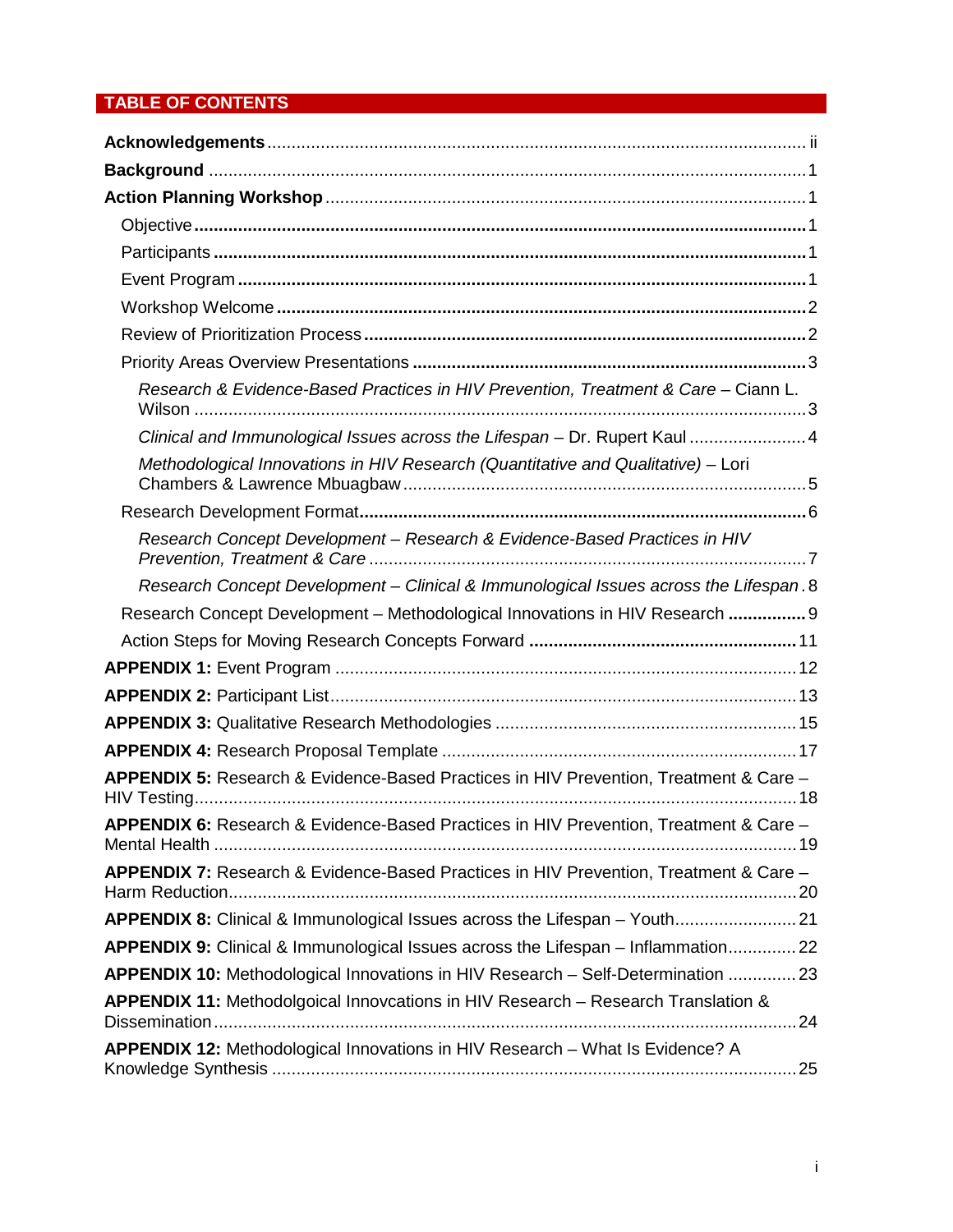## <span id="page-2-0"></span>**ACKNOWLEDGEMENTS**

#### **EVENT SPONSORS**

This *En Avant: Implementing an Impact-Focused HIV/AIDS Research Strategy for African, Caribbean and Black Communities in Ontario* action planning workshop was organized by the African and Caribbean Council on HIV/AIDS in Ontario (ACCHO) and the Ontario HIV Treatment Network (OHTN) with financial support from the Ontario Ministry of Health and Long-Term Care.

#### *EN AVANT* **WORKING GROUP MEMBERS**

The *En Avant* Working Group was established by the ACCHO Research Committee and the following members collaborated to coordinate the workshop:

Henry Luyombya (co-Chair) Hugues Loemba LaRon Nelson (co-Chair) Mbaka Wadham Rupert Kaul Shamara Baidoobonso

Sonia Gaudry Tola Mbulaheni Valérie Pierre-Pierre Wangari Tharao Winston Husbands

# **NOTE TAKERS**

Desmond Miller Joanita Nakamwa Jude Tamale Warren Clark

#### **REPORT**

This report was prepared by Michael Antwi on behalf of ACCHO and the OHTN.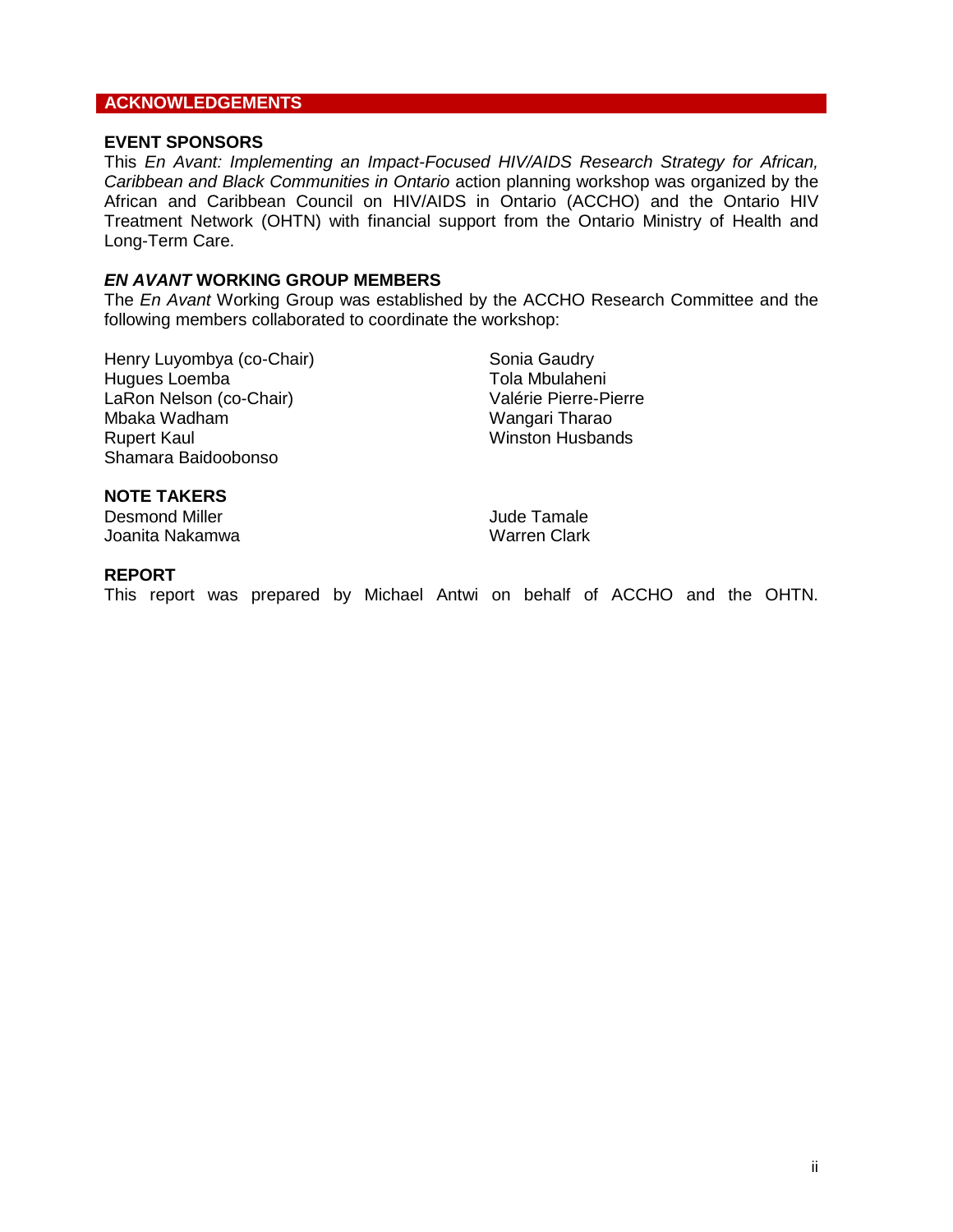#### <span id="page-3-0"></span>**BACKGROUND**

*En Avant: Implementing an Impact-Focused HIV/AIDS Research Strategy for African, Caribbean and Black Communities in Ontario* is a long-term, strategic initiative being implemented by the African and Caribbean Council on HIV/AIDS in Ontario (ACCHO) in partnership with the Ontario HIV Treatment Network (OHTN) to advance HIV/AIDS research with African, Caribbean and Black (ACB) communities in Ontario. *En Avant* (French for 'Go Forward') is designed to accelerate the translation of impact-focused research ideas into action. This translation of ideas will be accomplished by identifying and engaging "champions" in research, who will lead studies that align with the *Ontario HIV/AIDS Strategy to 2025* (Ontario Strategy) and the *[Ontario HIV/AIDS Strategy for ACB Communities 2013-2018](http://accho.ca/Portals/3/documents/resources/ACB_Strategy_Web_Oct2013_En.pdf)* (ACB Strategy). The initiative will also engage a network of community, program and policy champions who together will strive to create program and policy environments that support success in ACB HIV research development, implementation and translation to practice.

*En Avant* targets three (3) broad research priority areas derived from the 3<sup>rd</sup> Ontario African, [Caribbean and Black Research Think Tank](http://accho.ca/Portals/3/documents/ACCHO_RTT3_Report_Final_Eng_Feb-27-2014.pdf) (Thank Tank), a one-and-a-half day event that sought to build a research agenda to enhance the response to HIV within ACB communities in Ontario through evidence-based approaches:

- 1. Research and evidence-based practices in HIV prevention, treatment and care
- 2. Clinical and immunological issues across the lifespan
- 3. Methodological innovations in HIV research

The ACCHO Research Committee established a working group to organize an action planning workshop that would facilitate the development of research in these priority areas.

#### <span id="page-3-1"></span>**ACTION PLANNING WORKSHOP**

#### <span id="page-3-2"></span>**Objective**

Pursuant to the goals of *En Avant*, on October 29, 2015 ACCHO in collaboration with the OHTN held an action planning workshop at the OHTN. The objective of the workshop was to engage champions in developing action steps that will accelerate ACB HIV research productivity in Ontario. Ultimately, the workshop sought to produce 6-9 action-oriented, impact-focused research concepts that will further be developed into research proposals to be submitted to funding agencies. Through a combination of presentations, discussions and breakout-sessions, the workshop encouraged participants to outline a plan for how they will work together to move these action steps forward.

#### <span id="page-3-3"></span>**Participants**

The workshop attracted a broad spectrum of participants from across the province. Participants included academic researchers, students, AIDS service organization (ASO) workers, policymakers and persons living with HIV. In total 58 individuals, representing 32 organizations were in attendance (for a full list of participants, see Appendix 2).

#### <span id="page-3-4"></span>**Event Program**

Please see Appendix 1 for the workshop agenda.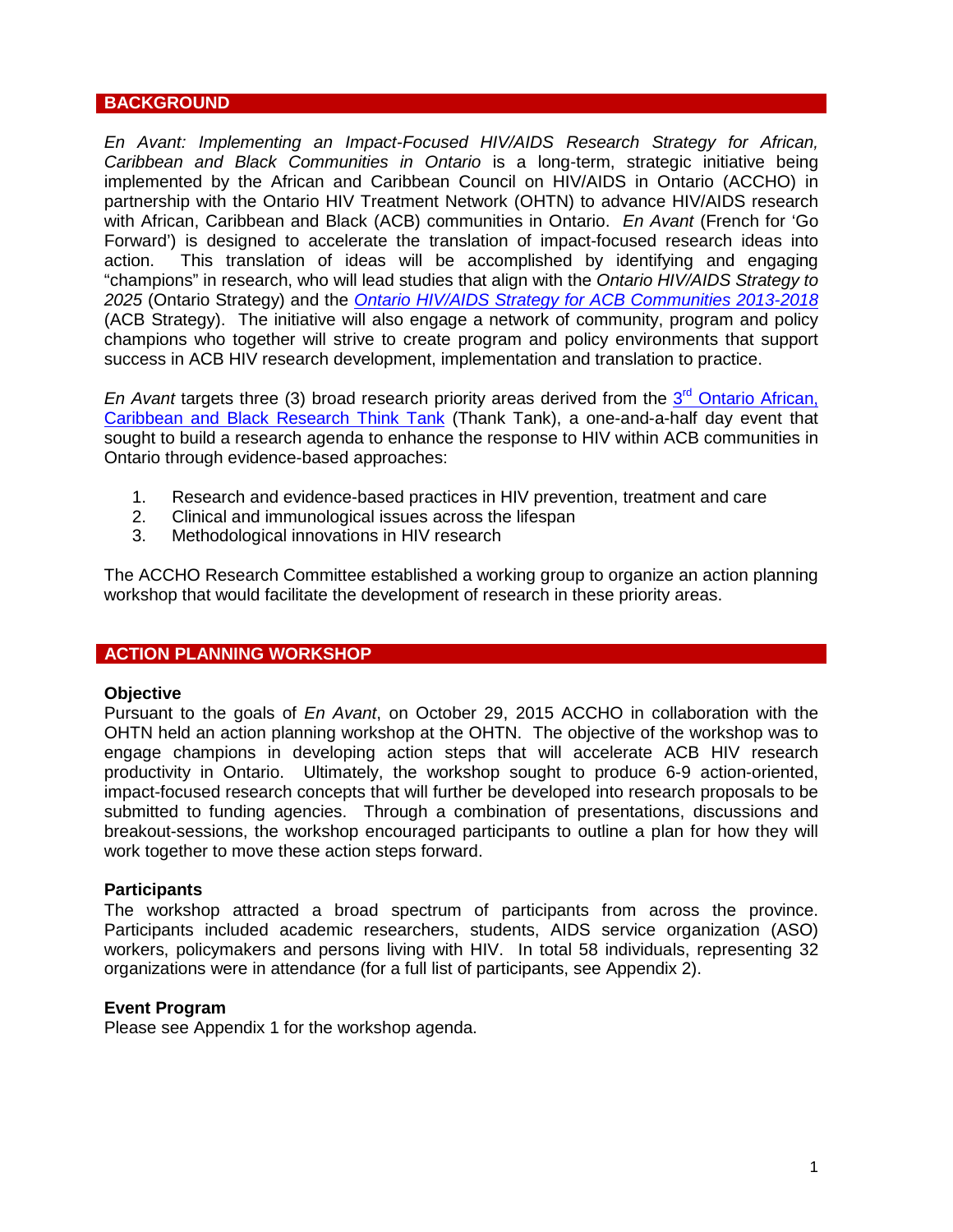## <span id="page-4-0"></span>**Workshop Welcome**

The workshop began with an official welcome by the Working Group co-Chairs, Dr. LaRon Nelson and Henry Luyombya. In their opening remarks, they emphasized that the event intended to foster knowledge exchange on how individuals and organizations can champion HIV/AIDS research in ACB communities. This could be accomplished by creating partnerships or "synergies" and creating concepts and research proposals that can be submitted for funding.

Additional opening remarks were provided by ACCHO Director, Valérie Pierre-Pierre, and Director of Applied Epidemiology at OHTN, Dr. Mark Gilbert. Valérie re-emphasized the importance of developing collaborative research proposals aligning with the research priorities identified in the Research Think Tank coordinated by ACCHO. Dr. Gilbert closed the opening welcome by thanking all participants on behalf of the OHTN.

#### <span id="page-4-1"></span>**Review of Prioritization Process**

In order to set the context of the event, Tola Mbulaheni, the ACCHO Research Coordinator, provided an overview of the process to prioritize broad research areas that preceded the workshop. The research prioritization process officially began in December 2012 when ACCHO held its  $3<sup>rd</sup>$  Ontario African, Caribbean and Black Research Think Tank (Think Tank). The Think Tank was a one-and-a-half day event that sought to build a research agenda to enhance the response to HIV within ACB communities in Ontario through evidence-based approaches. This event gathered approximately 30 diverse stakeholders including researchers, service providers, community members, as well as government representatives.

The objectives of Think Tank were met through a series of presentations and small group discussions that generated a list of thematic priorities. The themes were later reviewed by the ACCHO Research Committee and refined into a list of eight (8) priority research themes, six (6) of which were voted to be top priorities. In order to ensure that these priorities resonated with key stakeholders and community members, particularly people living with HIV/AIDS (PHAs) who were unable to attend the Think Tank, a validation process was undertaken. The validation process incorporated input from 62 additional stakeholders through a combination of group discussions and online surveys. These stakeholders were asked to review and confirm the importance of the identified research priority areas. All eight (8) priorities were validated with HIV testing being identified as a top priority. The *En Avant* Working Group decided to collapse the priorities into three (3) broad research priority areas forming the basis of discussion for the action planning workshop:

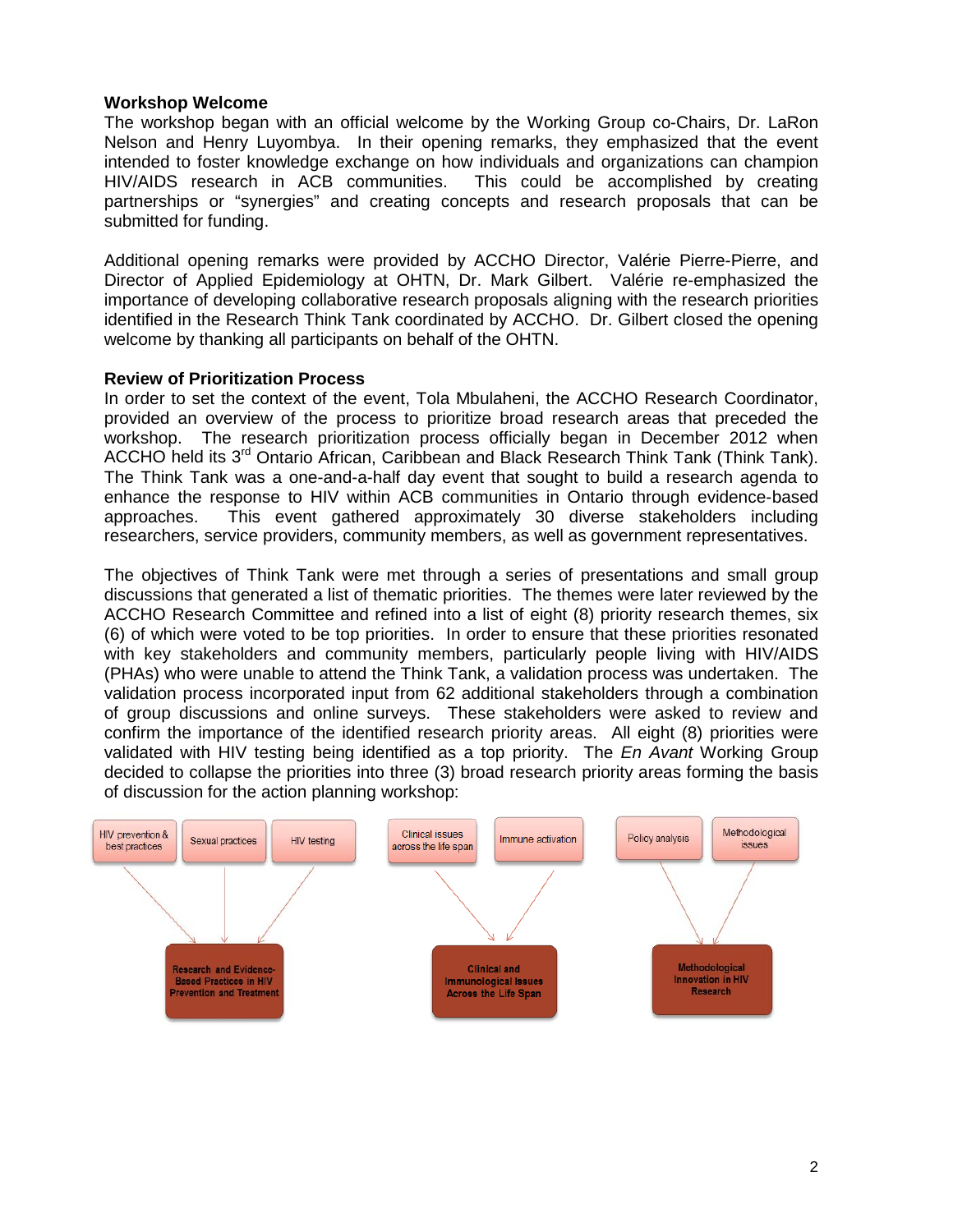Stigma was also identified as a research priority. However, the Working Group felt that stigma cut across all research areas and therefore decided to integrate it into all research priority areas.

#### <span id="page-5-0"></span>**Priority Areas Overview Presentations**

The priority areas overview presentations were prepared and delivered by Ciann L. Wilson, Assistant Professor at Wilfrid Laurier University and PhD Candidate at York University, Dr. Rupert Kaul, Professor at the University of Toronto, Lori Chambers, PhD Candidate at McMaster University and Dr. Lawrence Mbuagbaw, Assistant Professor at McMaster University. As Dr. Mbuagbaw was unable to attend the workshop, Lori Chambers presented on his behalf.

#### <span id="page-5-1"></span>*Research and Evidence-Based Practices in HIV Prevention, Treatment and Care – Ciann L. Wilson*

Evidence-based practice (EBP) refers to the integration of the best available research evidence, expertise and client values into direct practice for optimal service provision. In practice, EBP requires the identification of an issue to be resolved, a search and critical appraisal of relevant available information, and ultimately using this information to inform decisions about next steps. During the search and appraisal stage, biomedical researchers employ a research evidence hierarchy that places greater reliance on certain forms of research evidence over others. For instance, this hierarchy suggests that systematic reviews and randomized control trials (RCTs) are the most robust forms of evidence, whereas anecdotal evidence is among the least robust. As such, systematic reviews have become the cornerstone of EBP, especially reviews of RCTs.

The use of systematic reviews and RCTs to inform EBP presents many challenges, especially for HIV research with ACB communities:

- 1. The literature that the majority of EBP research is based on does not take into consideration evidence that points to the social determinants of health, as well as to systemic, colonial and structural issues, which are important contextual factors for health outcomes of ACB communities in Ontario and Canada.
- 2. Not all research questions can be answered using RCTs due to practical and ethical reasons.
- 3. Qualitative methods, which are commonly used in research with ACB communities, do not fit within the frameworks offered by conventional systematic review methodology (e.g., they employ study designs such as focus groups and interviews that rank low on the research evidence hierarchy).

In addition to these research challenges, some organizations struggle to incorporate research findings into their programs due to a lack of research training among practitioners and the researchers' inability to translate their findings into practical information. Perhaps due to these challenges, there is little evidence to suggest that EBP informs programs and services for ACB people living with and affected by HIV/AIDS.

In order to improve uptake of EBP in programs and services for ACB communities, there needs to be greater capacity to deliver evidence-based interventions. This can be accomplished by:

- 1. Conducting more research using theories and frameworks that inform intervention development.
- 2. Evaluating interventions using robust methods.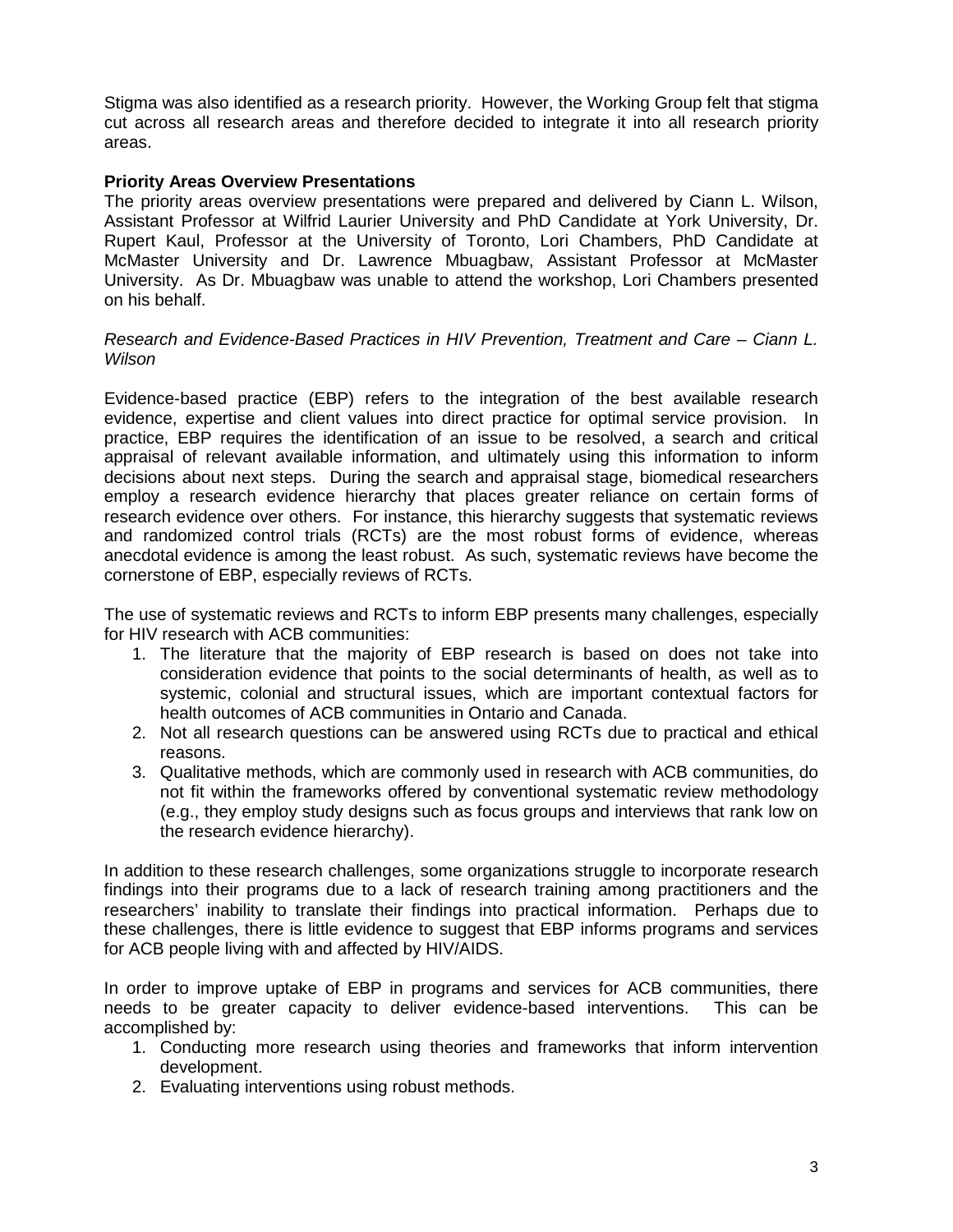3. Building capacity to deliver evidence-based interventions by providing training and resources to support service providers.

The presentation outlined current exemplars of HIV research to inform EBP in ACB communities. This included the Black Coalition for AIDS Prevention 3MV (Many Men, Many Voices) intervention; the collaborative Black Pastors Raising Awareness & Insights of Stigma through Engagement (Black PRAISE) intervention study; Women's Health in Women's Hands (WHIWH) is leading the Women Involved in Life Learning from Other Women (WiLLOW) intervention study; and other new research in development to strengthen EBP with ACB communities.

#### <span id="page-6-0"></span>*Clinical and Immunological Issues across the Lifespan – Dr. Rupert Kaul*

Researchers believe there are clinical issues that may have differential outcomes within general populations of PHAs and among ACB PHAs. These issues can be grouped into three (3) broad categories: (1) retention in care, (2) ACB-specific health issues, and (3) inflammation and HIV transmission.

Results from the OHTN Cohort Study<sup>[1](#page-6-1)</sup> suggest that heterosexual ACB men and youth experience challenges accessing treatment and care. While the need to improve HIV treatment and care is not unique to ACB heterosexual men, they represent a large proportion of the ACB people living with and affected by HIV/AIDS. Moreover, there may be cultural issues that need exploration in order to better improve the delivery of treatment and care to this population. Youth transitioning to adulthood also face challenges accessing treatment and care as they outgrow pediatric care and transition into adult care. These challenges need to be better understood in order to be addressed.

ACB PHAs may have clinical issues that are different from those of non-ACB PHAs. These issues involve vertical transmission or mother-to-child transmission (MTCT), co-morbidities and pre-exposure prophylaxis (PrEP). Regarding MTCT, more research is needed to understand the knowledge, attitudes, practices and beliefs of ACB people. Further, a better understanding of the implications of viral reservoirs and early treatment in babies in relation to transmission of the virus is also needed.

Co-morbidities occur when there is a presence of two (2) or more chronic diseases at once. Moreover there are certain clinical issues that disproportionately affect ACB communities. Research should explore any heightened challenges that co-morbidities present to ACB communities, from youth to adulthood and old age. Such co-morbidities include: HIV coupled with hypertension, kidney disease, bone disease caused by Vitamin D deficiency, diabetes, herpes, hepatitis B and hepatitis C.

Pre-exposure Prophylaxis (PrEP) may also have differential impacts on ACB communities and this should be further investigated.

<span id="page-6-1"></span> $1$  The OHTN Cohort Study (OCS) is a community-governed, scientifically rigorous research initiative, designed to improve the health and well-being of people living with HIV in Ontario by promoting and supporting scientific, community-based and policy-relevant research. The OCS is a multi-site research study that collects clinical and socio-behavioural data on a cohort of participants living with HIV over time. The mission of the OCS is to develop, support and sustain a unique research database and cohort, governed by people living with HIV in Ontario and used in partnership by scientists, community-based researchers and other stakeholders. <http://ohtncohortstudy.ca/index.php>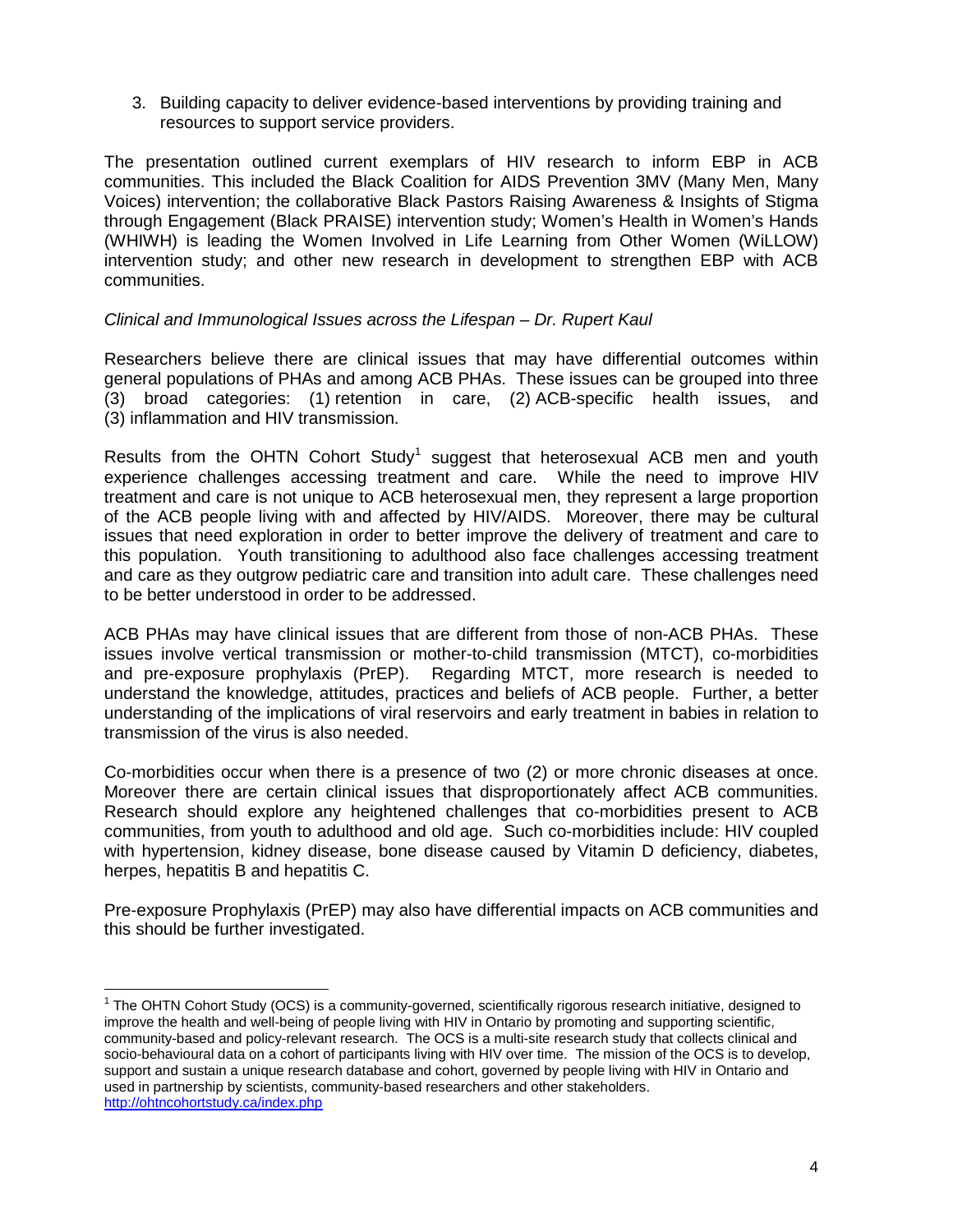Inflammation plays a key role in HIV transmission, replication and immune activation. In addition, inflammation also increases with age and heightens susceptibility to chronic conditions including cardiovascular disease. This dual role presents unique challenges to PHAs as they age. ACB PHAs are particularly impacted by this due to their increased risk of cardiovascular disease and other chronic diseases. Understanding the inflammation profile of ACB communities (including PHAs and non-PHAs) versus non-ACB communities across different age groups could be key to understanding HIV risk, effectiveness of treatment and long term effects of HIV in ACB people. Moreover, understanding the profile of the gut and genital microbiome – naturally occurring microorganisms that protect against infection – may also provide insights on the inflammation process in ACB communities.

#### <span id="page-7-0"></span>*Methodological Innovations in HIV Research (Quantitative and Qualitative) – Lori Chambers & Lawrence Mbuagbaw*

Reviews of current quantitative HIV research all suggest the need for more HIV clinical trials to address methodological limitations of current studies. A large portion of current HIV research is conducted in high prevalence countries such as South Africa, Kenya, Uganda and Zimbabwe. However, not all high prevalence countries are represented in current research. Countries that require greater attention include Swaziland, Botswana and Mozambique.

Current knowledge gaps and challenges with quantitative research that require more attention include: vulnerable populations, with special emphasis on young people (i.e., infants, children and adolescents), duration of research studies (i.e., studies that follow participants for greater lengths of time), pragmatic interventions (i.e., those that take into account the social and environmental circumstances of communities), and economic evaluations (to better understand feasibility of interventions). Quantitative research provides important information that can be used to inform policies and programs. However, qualitative research is also important for greater appreciation of the experiences of people living with and affected by HIV/AIDS. While there is an appreciation for qualitative research by some quantitative researchers, these researchers represent a small percentage of the research community.

Qualitative research methodologies for ACB communities have been in use in the global south as well as within Indigenous and ACB communities for many years. These methodologies are grounded in the ways ACB communities communicate with one another and share knowledge. Due to this grounding, qualitative methodologies are more culturally-responsive to the needs of ACB communities. Methodologies such as Indigenous/Diasporic knowing, anti/de/"post" colonial thought, community-based research, participatory action research and arts-informed research all employ a culturally-responsive approach. This research approach acknowledges that research is deeply intertwined with people's social worlds and therefore has political and ideological implications. Culturally-responsive methodologies that are innovative can be grouped as follows:

1. Performance-based Knowing Practices: These are experiential approaches that place all participants (researcher, participants, performer and audience) actively within the setting being interpreted. It involves hands-on participation with the audience that fosters connection, reflection and interaction. Examples of these practices include verbatim theatre, which uses narratives from qualitative interviews to develop plays of real life stories to raise awareness on issues experienced by a particular community, and theatre of the oppressed, which allows people who have lived experience with a topic to become the producer of theatrical pieces that actively engage audience members in dialogue with performers.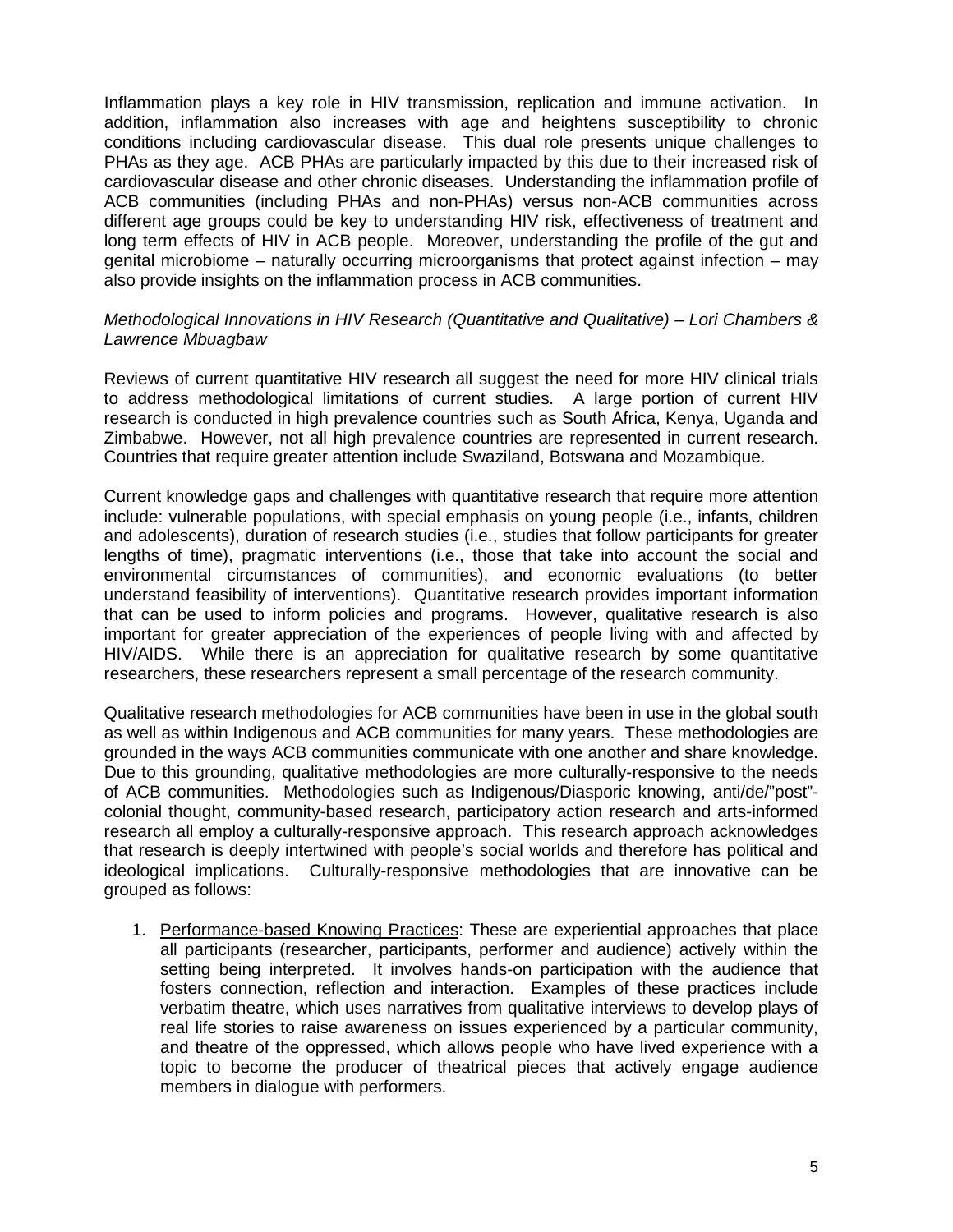- 2. Visual-based Knowing Practices: These approaches integrate the visual arts within data collection, analysis and knowledge translation and exchange (KTE). Examples include photo-voice, which is a process by which people can identify, represent and enhance their community through photography, and cellphilm, which uses cell phone video footage, often with no editing, to convey a message.
- 3. Storytelling/Narrative Knowing Practices: These approaches are grounded in everyday practices of remembering, relaying and sharing personal and collective experiences. These approaches also allow for multiple modes of expression (textual, oral and visual through metaphor, emotions, social media, poetry, and graphic and/or literary novels). Examples include digital storytelling, which employs a digital medium (e.g., audio, video podcast, etc.) to share a personal narrative, and talking circles, which employ a social discourse between individuals in which every individual is given an opportunity to speak to communicate a message.
- 4. Cultural Reclamation/ Memory Work Projects: These approaches employ analysis of written memories of people in order to understand an experience. Examples include oral histories, which develop first-hand accounts specific experiences through narrative approaches and memory boxes, which facilitate the retrieval of memory and encourage one's own narrative by creating a box that stores memorable items of certain experiences.

Please see Appendix 3 for additional examples of each practice as well as a list of projects currently employing these practices.

#### <span id="page-8-0"></span>**Research Development Format**

After the priority areas overview presentations, participants were separated into three (3) groups. Each group was tasked with discussing and developing research proposals and action steps that will accelerate ACB HIV research productivity in Ontario in each of the research priority areas.

Each group was encouraged to discuss the priority area in depth and to develop one or more research concepts that could be further developed into funding proposals (please see Appendix 4 for research concept outlines). Five (5) cross-cutting issues were presented to all participants for consideration as they discussed their respective priority area:

- 1. Stigma and discrimination [one of the original research priorities that was integrated into each of the three (3) revised priority areas]
- 2. Social determinants of health
- 3. Systemic or institutional policies
- 4. GIPA/MIPA and social justice
- 5. Capacity building

Note takers were selected by each group to ensure that the information and ideas were documented. Groups were given over four (4) hours for discussion (with lunch and a break interspersed in this time). Groups then selected a presenter to report the main points of their discussions and resulting research concepts to all workshop participants.

In addition to the information captured in the three (3) priority area presentations, participants were encouraged to also consider HIV cure, effects of menopause when living with HIV and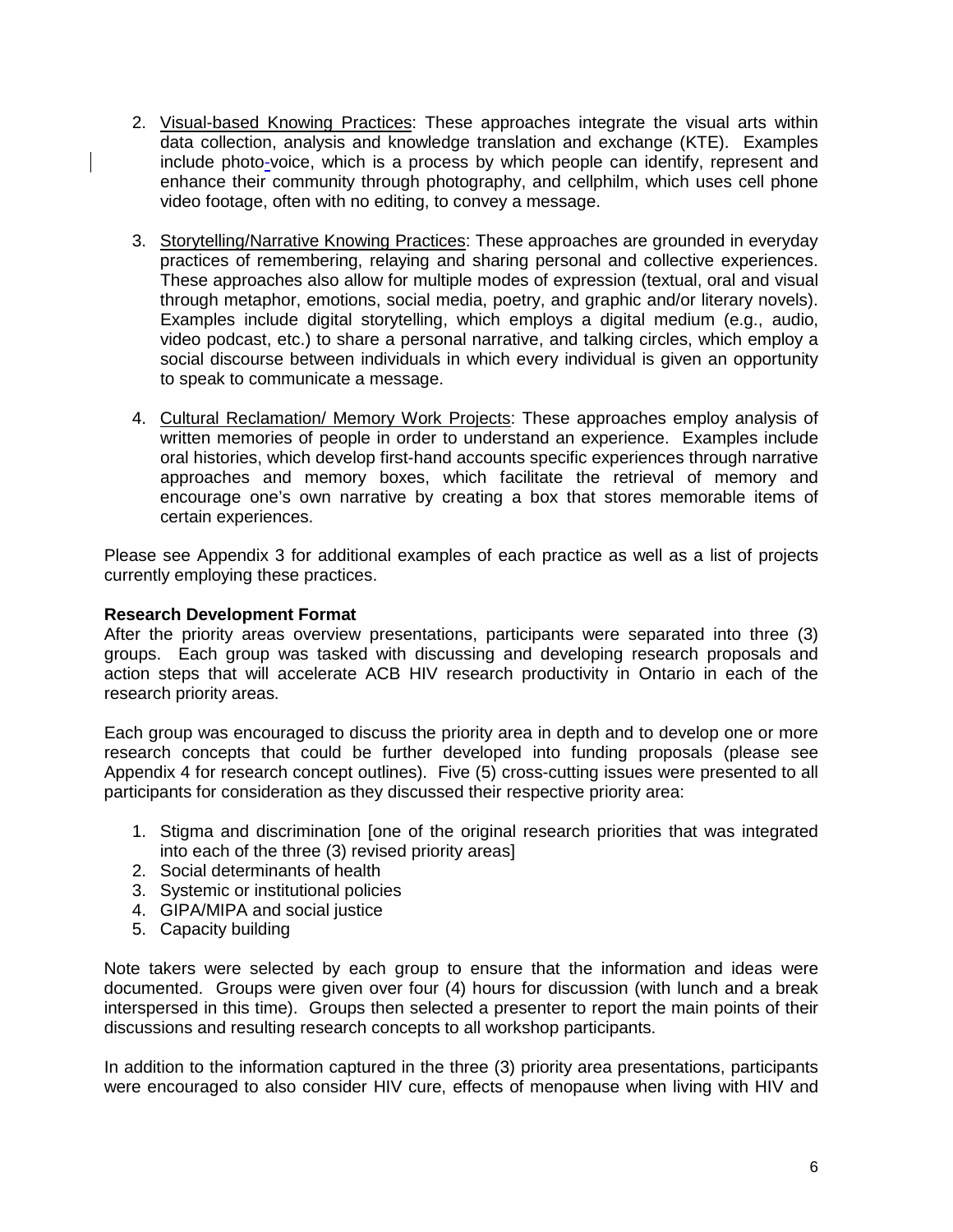sexual dysfunction as an adverse effect of medication, as additional areas of potential research. These issues were identified as research priorities at the Optimizing Research Uptake and Participation amongst African, Caribbean and Black People Living with HIV/AIDS in Ontario: Knowledge Translation and Exchange (KTE) Forum, a KTE event coordinated by ACCHO and WHIWH that allows PHAs to engage with researchers on past research outcomes and future research topics.

#### <span id="page-9-0"></span>*Research Concept Development – Research and Evidence-Based Practices in HIV Prevention, Treatment and Care*

The breakout group in priority area 1, Research and EBP in HIV Prevention, Treatment and Care, discussed many key issues that merit research. These included HIV testing, mental health, family planning, harm reduction, PrEP and knowledge networks. After discussing the merits of each issue the group narrowed their focus to three (3):

- 1. **HIV testing** presents an issue for ACB communities due to existing barriers. Current research suggests that ACB people have low testing rates. Part of the issue is that ACB people experience challenges identifying with the health care settings and health workers that typically administer tests. Identifying best practices for how health workers can make testing more accessible for ACB communities is a needed area of research (see Appendix 5). Factors such as individual barriers, clinic environmental factors, transportation and/or physical accessibility of testing sites and gender sensitivities to testing need to be considered in order to make testing more acceptable and accessible for ACB communities. Known practices that may have potential in the ACB community include home-based testing and anonymous testing.
- 2. HIV can have stark effects on **mental health**. Furthermore, participants believe that the added mental health impacts of racialization, minority stress and trauma places ACB PHAs is an especially challenging situation. Research is needed to understand and address mental health issues in ACB communities in relation to HIV. Areas of intersection between HIV and mental health that require research attention include whether HIV/AIDS service providers inquire about the mental health of service users, how to deal with people who may have experienced trauma (i.e., trauma-informed care), assessing mental health (i.e., quality indicators of mental health), and barriers to mental health service (see Appendix 6 for research concept sheets).
- 3. **Harm reduction** presents many challenges to ACB communities. There appears to be a lack of knowledge on how substance use and harm reduction manifests within ACB communities. This lack of understanding is dangerous because substance use increases the likelihood of HIV infection and co-morbidity with hepatitis C. Participants suggested that what is currently known is that there are changes in the substance use patterns of ACB communities. Marijuana used to be the most commonly used drug in the community. However, as of late, service providers have noticed an increase in party drug usage (i.e., crystal methamphetamine or crystal meth, MDMA or 3,4 methylenedioxymethamphetamine, GHB or gamma hydroxybutyrate and ketamine). Research is needed to review how people define substance use and harm reduction, as well as the efficacy of harm reduction practices (see Appendix 7).

Although research concepts were not developed for family planning, PrEP and knowledge networks, this group recognized the importance of each of these areas. Family planning and parenting for male ACB PHAs and sero-discordant couples are underexplored areas of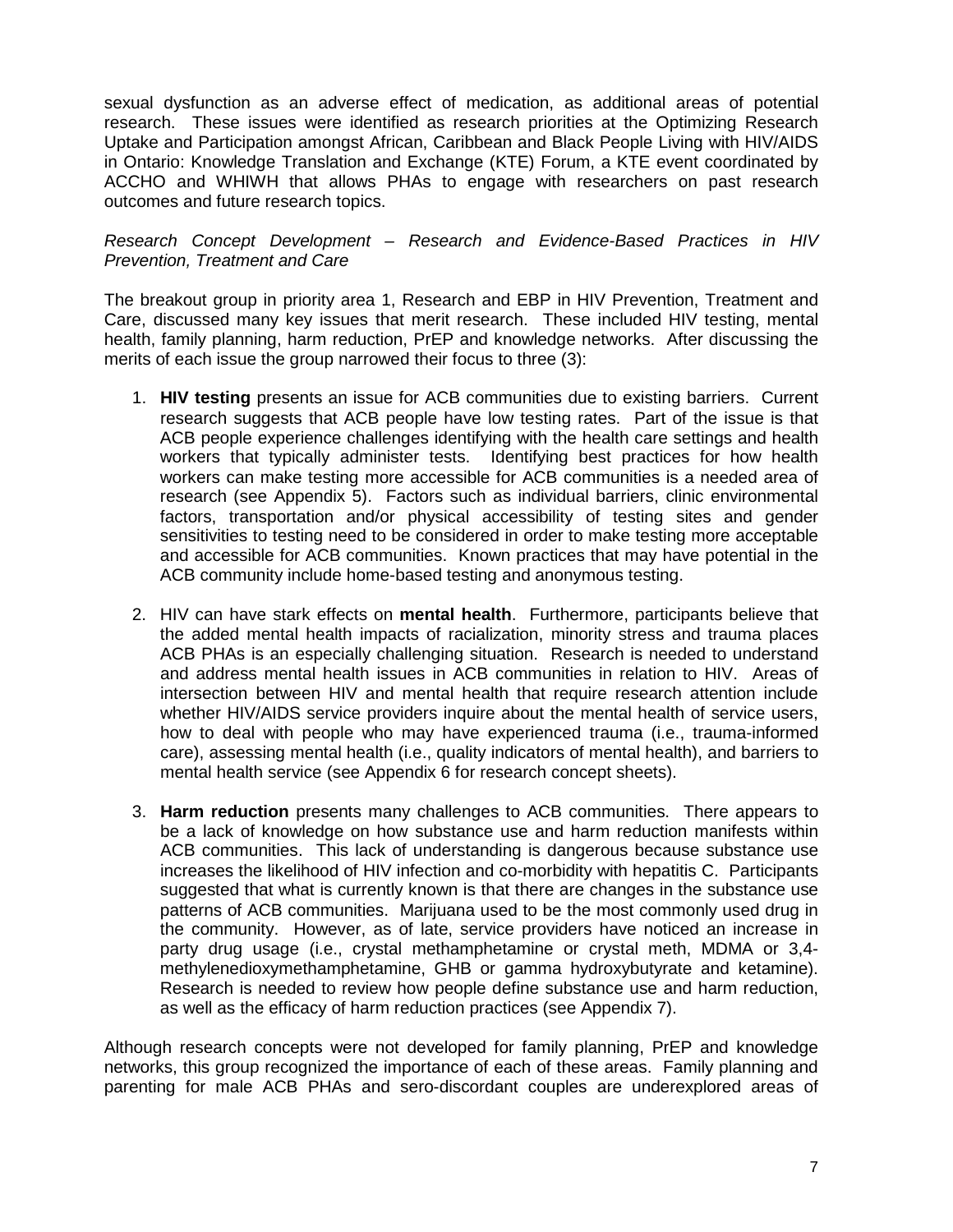research. Participants suggested that knowledge of PrEP is higher among some ACB community members. For instance, gay and bisexual men are said to have low levels of knowledge and experience difficulties accessing PrEP. Research is necessary to better understand knowledge and practices around PrEP and how to effectively promote knowledge.

Knowledge networks are important for developing EBP guidelines. There are currently many great research projects under way in the ACB community. However, there is a need for a knowledge network, which could include a knowledge database, to provide information on all ongoing projects and to facilitate the translation of knowledge.

Other issues that were discussed by this group include the importance of culturally appropriate therapeutic techniques, needs of the ACB Trans community and support for PHAs working or volunteering in the HIV sector.

#### <span id="page-10-0"></span>*Research Concept Development – Clinical and Immunological Issues across the Lifespan*

The breakout group on priority area 2, Clinical and Immunological Issues across the Lifespan, discussed many key issues that merit research. These included comorbidity, youth, inflammation and aging or 'inflammaging', perinatal transmission and more specifically infant feeding, microbiome, PrEP, community-specific supplements infant reservoir care, immigration and care and heterosexual men and care. After discussing the merits of each issue the group narrowed their focus to three (3):

- 1. Participants suggested that when it comes to **co-morbidities**, several chronic diseases, including diabetes, cancer, vitamin D deficiency, neurocognitive disorders, hypertension and other cardiovascular diseases, are known to be more common in ACB communities. Although these diseases are commonly associated with adult populations, these conditions are often relevant in ACB youth as well. Unfortunately, not much data are currently being collected on youth. Therefore more research is needed on co-morbidities as they relate to ACB communities in general, and to ACB youth more specifically. Fortunately, co-morbidities can easily be incorporated in the *Profile of African, Caribbean and Black (ACB) People in HIV care in Ontario* study that is currently being led by Wangari Tharao and others. Participants decided that follow up is needed to see what incorporating this will require. As a result, a concept was not developed for this issue.
- 2. **HIV research on youth** is currently lacking. In addition to co-morbidities, youth face unique challenges as they transition from pediatric care to adult care. These challenges need further exploration. Participants suggested that as the majority of youth living with HIV are ACB, special consideration needs to be made of the intersections of HIV and mental health and the social determinants of health as they relate to ACB youth (see Appendix 8).
- 3. Research suggests that inflammation may increase the risk of HIV transmission. More research on the effects of inflammation and HIV is needed to better illustrate this relationship. Moreover, participants suggested that inflammation tends to increase with age, and that some research from the United States suggests that African American women have higher levels of inflammation. As such, research on the implications of 'inflammaging' and HIV pertaining to ACB people, and specifically women, is needed (see Appendix 9).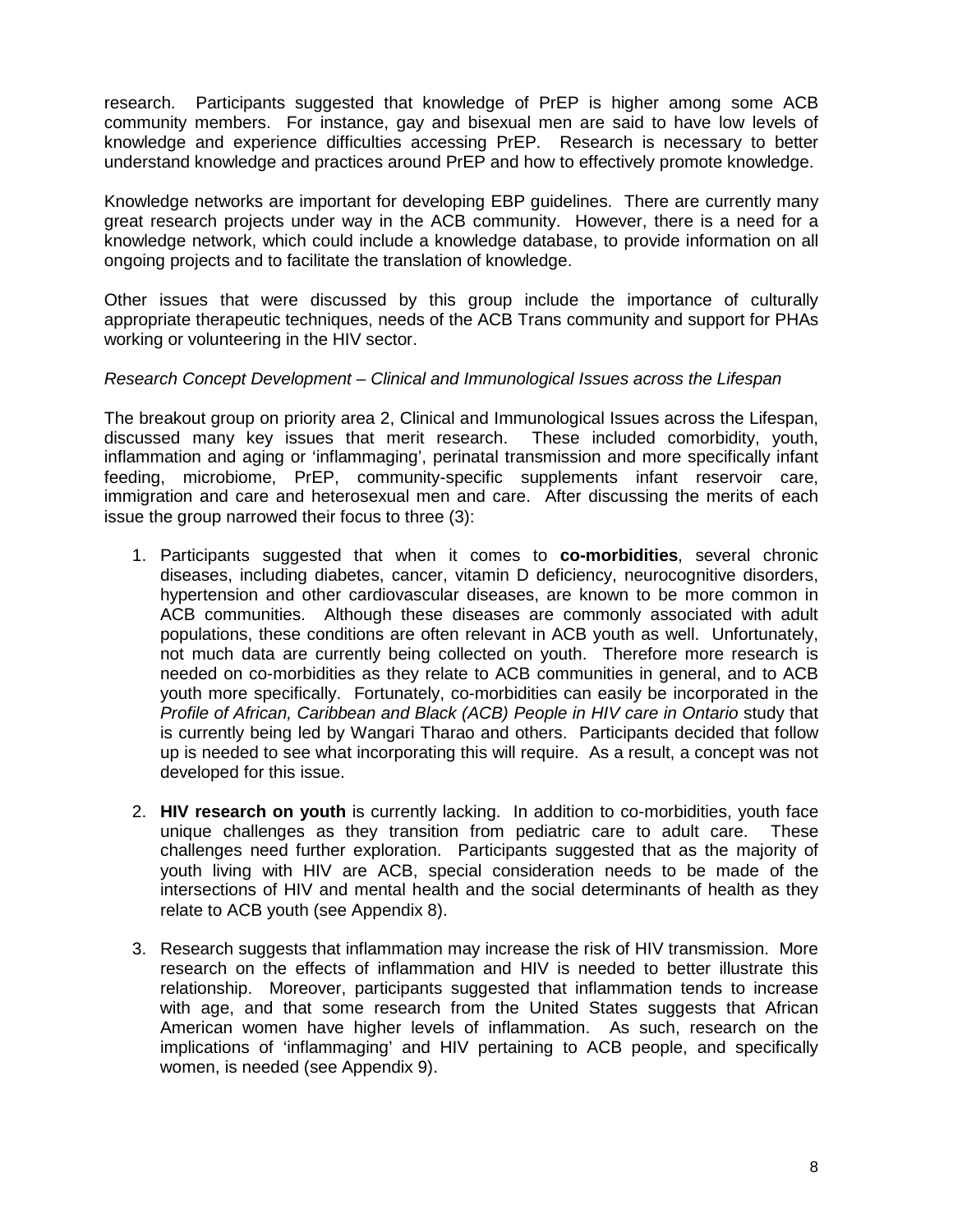Although research concepts were not developed for infant feeding, immigrants and heterosexual ACB men, participants recognized the importance of each of these areas. With regard to infant feeding, the risks involved with breastfeeding and the needs and challenges of new mothers who are HIV-positive need investigation. Accessibility of PrEP to ACB communities is an area that requires additional research. There is currently a study of PrEP being led by Dr. Darrell Tan entitled *Exploring the Acceptability and Feasibility of New HIV Prevention Technologies for African, Caribbean and Black Populations in Toronto*. Communicating with Dr. Tan and requesting him to expand his Toronto study to include Ottawa, in addition to incorporating development of PrEP guidelines for ACB people may further highlight this understudied area.

New immigrants often experience challenges navigating their new social environment. Many are unaware of the healthcare services that are available to them in their new communities. A research study on the accessibility and retention to care of new immigrants should be initiated. Also, possible human rights violations during the immigration process may cause stress to new immigrants which could impair their health.

Heterosexual ACB men are also not being adequately engaged by the HIV sector although some of them are at risk of acquiring or currently living with HIV. A better understanding of the barriers to care for this population is needed. Lastly, the role of community-specific supplements such as those derived from Moringa may shed light on alternate therapies.

#### <span id="page-11-0"></span>*Research Concept Development – Methodological Innovations in HIV Research*

Methodological Innovations in HIV research consider the expansion of the repertoire of methodologies used in health research. While different research questions require different methodologies, too often some research methods are prioritized over others. It is important to appreciate the effectiveness of various methodologies in different contexts and communities. Researchers working with ACB communities have a rich history of conducting impactful research that addresses the complex challenges faced by this community. This breakout group discussed how researchers with experience working with ACB communities can help expand what the broader research community deems to be strong research evidence.

This breakout group discussed many key issues that merit research. These included research ownership, control, access and possession (OCAP), research uptake, data storage, research evidence, disclosure, greater engagement of community members, and the social determinants of health.

Discussions on research methodologies transcended the methods used for data collection and included all aspects of research, spanning from the conception of a research project to the impact it has on the community. Problems with self-determination, as expressed by participants, arise from the onset of the research process. Storytelling and narratives are mediums that ACB people feel comfortable using to convey their experiences. Due to this, many ACB researchers employ qualitative methods that allow research participants to convey their messages in the manner they are most comfortable. However, challenges arise when these researchers apply for funding. Research funding bodies and peer review committees often have preconceived, "acceptable" forms of research they prefer to fund. These "acceptable" forms are generally quantitative in nature. As a result, ACB "oral histories" and other qualitative research methods have limited chances of receiving funding. This funding bias demonstrates how racism emerges in academic research. To make matters worse, researchers interested in understanding and addressing racism in research and in relation to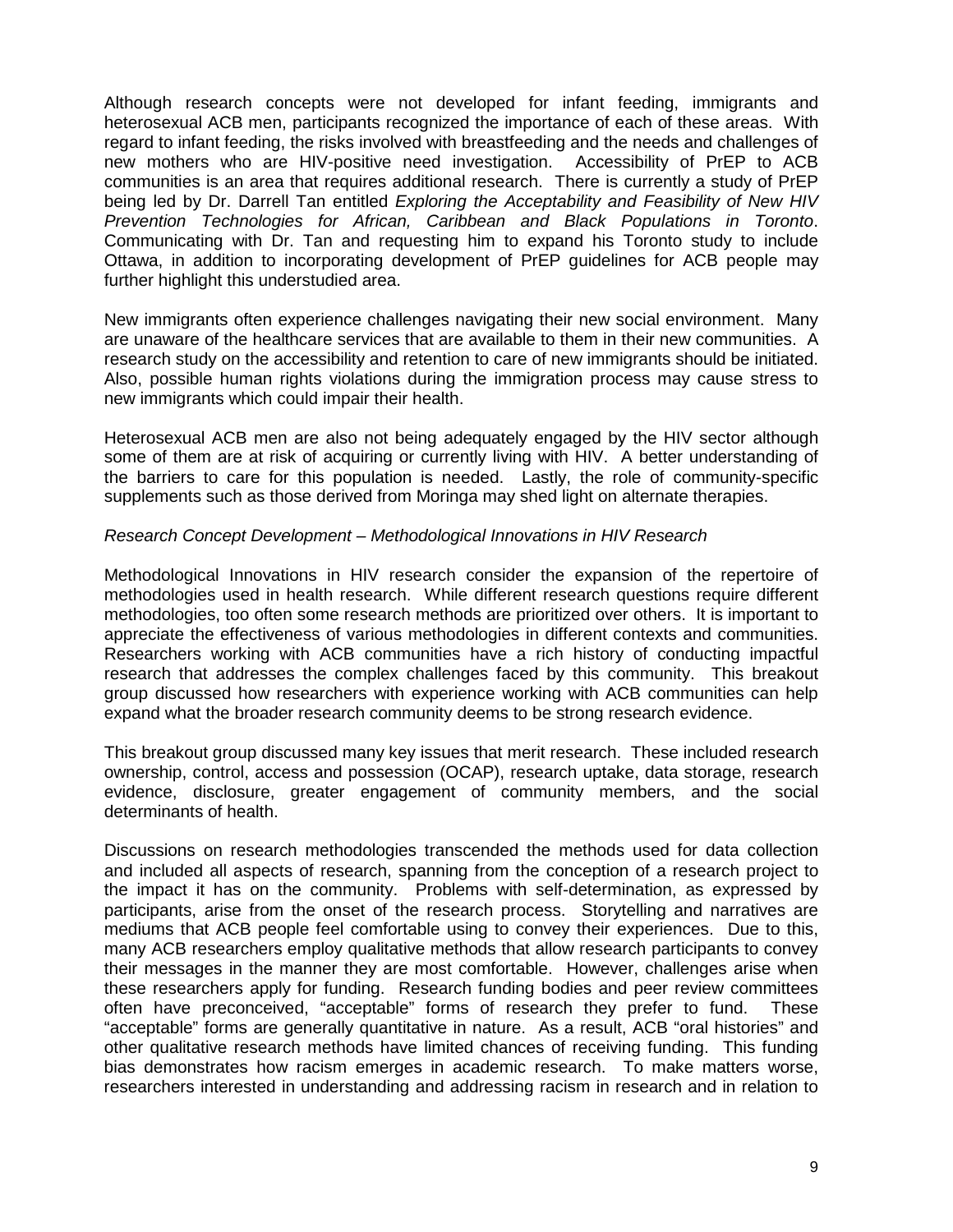health and wellbeing struggle to receive funding because their research is not considered "impactful".

Beyond the challenges faced by ACB researchers in their attempts to produce research that empowers ACB communities, community members also experience challenges with research. Very often, research conducted in ACB communities, by both ACB and non-ACB researchers, fails to produce tangible benefits. In many cases, researchers neglect the nuances of ACB communities' stories by condensing their histories and experiences into short, bullet-point presentations at research conferences. However, much of this is due to restrictions placed on researchers that prevent them from providing much depth on their findings. Due to these and other limitations placed on researchers, research should rather be disseminated to ACB community members and the general public through innovative ways. The usual paradigm of conducting research for publication and conference presentations does not meet the needs of researchers and ACB communities. Communication of findings should be multilingual and incorporate multi-media platforms that are effective with community members and provide researchers more flexibility to present their findings.

The group narrowed their focus to three (3) areas:

- 1. Based on the complex challenges that ACB researchers and community members face, an investigation should be conducted on the **uptake of research** studies five (5) years after their completion. This project would assess how many studies have actually had an impact on ACB communities (see Appendix 10).
- 2. Also, a set of principles, similar to the principles of **Ownership, Control, Access and Possession** (OCAP) for First Nations communities, that allow the community to own, protect and control the data collection process and how information is used, needs to be developed (see Appendix 11). These principles would outline the data collection methods deemed effective by ACB researchers and community members as well as ensure accountability and integrity in the research that is being done "on behalf/in the interest of" ACB communities, including PHAs.
- 3. Also discussed was conducting a knowledge synthesis of current methodologies employed with ACB communities. This research would seek to critically understand what constitutes **research "evidence"**, how different research methodologies may expand how research becomes "effective" for ACB communities, and how we may reframe what is understood as "implementation science" (see Appendix 12 for research concept sheet). This research could also inform a special edition of a journal on methodological issues in research with ACB communities.

Several other ideas were discussed by the group. One was creating a searchable database of current ACB research that will avoid redundancy and make research findings more accessible to service providers. Moreover, an effort that may increase the likelihood of funding for ACB communities is to seek representation on peer review committees and to ensure that proposals are submitted to the correct funding agencies. ACB researchers may enjoy greater funding success if they modify their proposals and apply to a range of funders.

The final topics discussed were HIV disclosure, greater engagement of community members, and the social determinants of health. Participants emphasized the importance of using oral history approaches to conduct research with ACB people and disclosure without reference to criminalization. ACB people need to be able to tell their stories of when and how they chose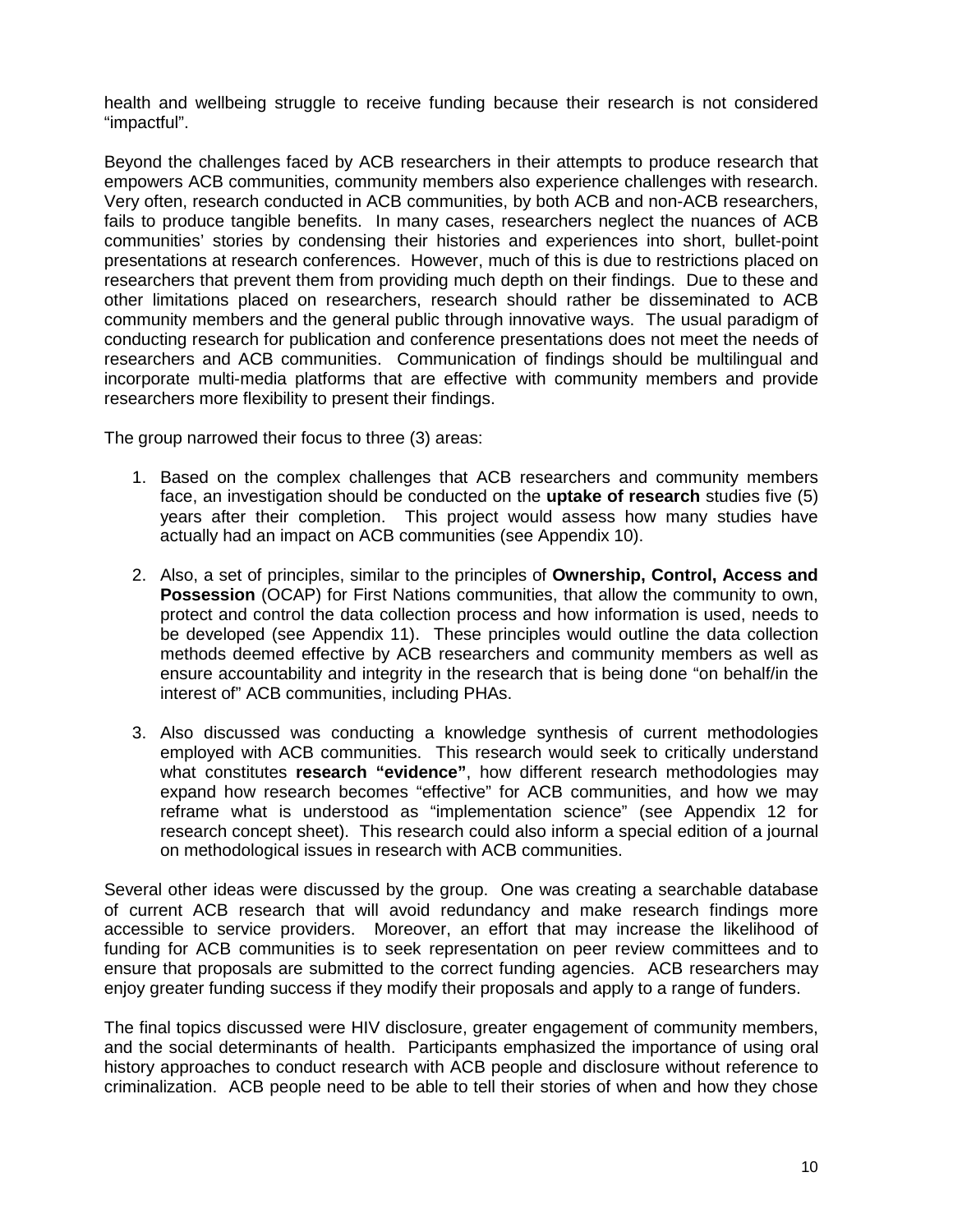to disclose in order to empower those who are looking to disclose. Moreover, in all research conducted there should be greater engagement of PHAs and all ACB communities, especially Francophone communities. Francophone communities are sometimes neglected in the research process due to the preponderance of Anglophone researchers and community members. Lastly, the social determinants of health and racism in particular have important impacts on the lives of ACB people. Therefore research needs to be conducted to better measure the effects of this determinant of health on ACB people.

#### <span id="page-13-0"></span>**Action Steps for Moving Research Concepts Forward**

Participants were asked what steps were necessary to move research concepts forward and what practical role can ACCHO play. Participants suggested that the most important action step is to follow through. All participants, including researchers, service providers and community members need to work together to ensure the research concepts developed at the workshop are developed into full proposals and submitted for funding. In all endeavours accountability and integrity are paramount to ensuring research meets the needs of community members. In addition to this, there are three (3) key actions that participants believed will increase the success of ACB HIV research:

- 1. **Peer review committee representation**: Funding is a critical component of research. Peer review committees that are tasked with reviewing research proposals for funding therefore exert a great deal of power and influence over the types of research projects that receive funding. It is crucial that ACB researchers are represented on these committees in order to ensure the interests of ACB communities are expressed. Not only do these committees look for academic representation, but they also seek community representation.
- 2. **Incorporate secondary proposals into existing research**: In the absence of peer review committee representation, some of the secondary research ideas put forth at the action planning workshop (those that were not presented as stand-alone research ideas requiring funding) can be incorporated into existing research studies. This is an immediate way to begin implementing some of these research ideas.
- 3. **Encourage colleagues to take up ideas**: Some research ideas proposed at the workshop do not fall under the research domains or interests of workshop participants. It is crucial that participants encourage their colleagues who have the capacity and interest to conduct research in certain areas to develop research proposals and apply for funding. Each funding body has its domain of research for which it provides funding. In order to increase likelihood of funding, applicants would need to ensure that their research proposals are submitted to the appropriate funding body.

The *En Avant* Working Group will meet to discuss how ACCHO can support next steps, and also to organize follow-up meetings to facilitate progress on research proposal development and implementation. Moreover they may engage additional stakeholders, based on the action steps identified and the diversity of knowledge, skills and experience needed to move the research forward.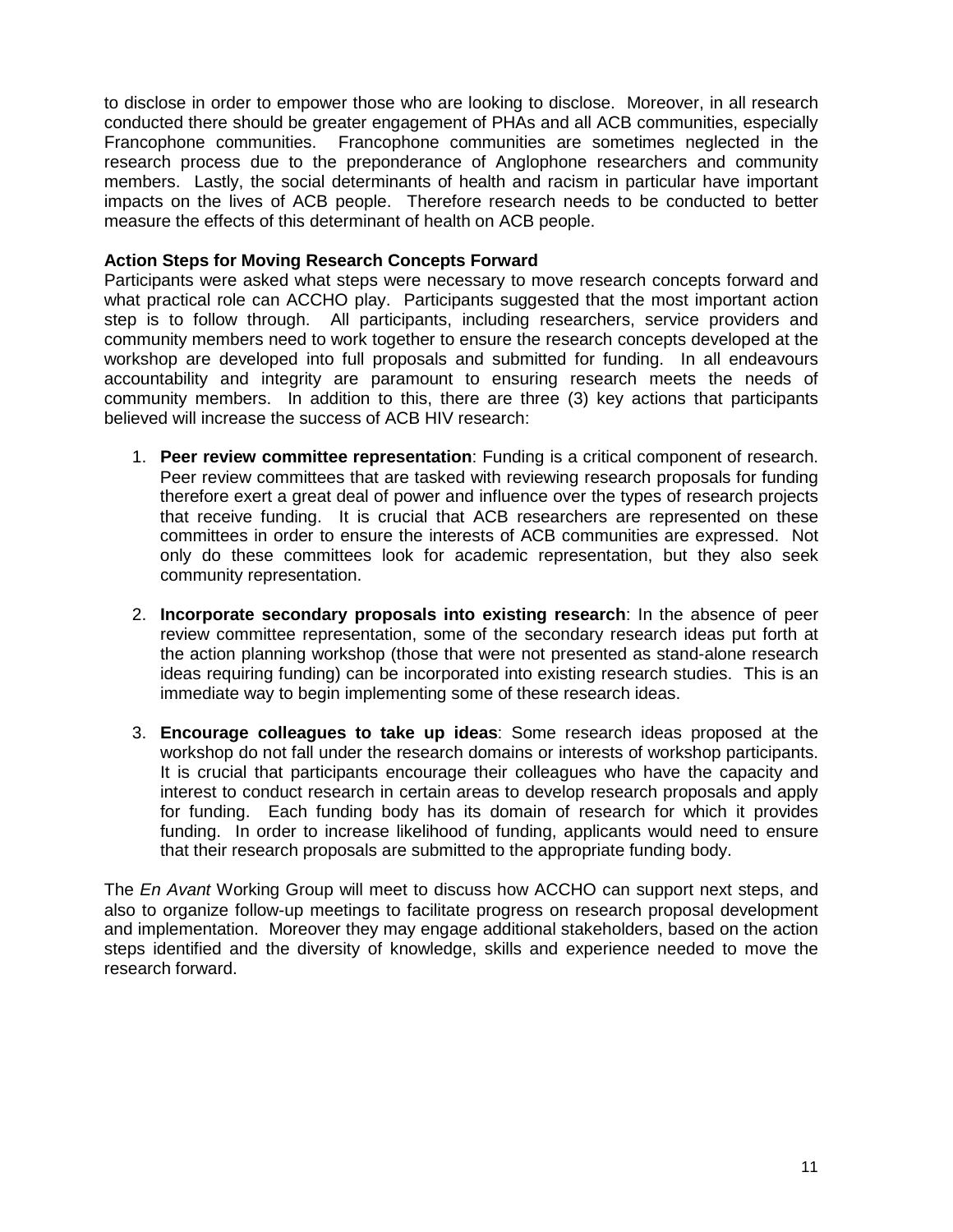



#### <span id="page-14-0"></span>*En Avant***: Implementing an Impact-Focused HIV/AIDS Research Strategy for African, Caribbean and Black Communities in Ontario** Ontario HIV Treatment Network (OHTN), 1300 Yonge Street, Toronto, ON M4T 1X3

October 29, 2015

| 8:30am             | <b>Breakfast &amp; Registration</b>                                                                                                                                                                                                                                                                                                                                                                                                                                        |
|--------------------|----------------------------------------------------------------------------------------------------------------------------------------------------------------------------------------------------------------------------------------------------------------------------------------------------------------------------------------------------------------------------------------------------------------------------------------------------------------------------|
| 9:00am             | Welcome<br>Henry Luyombya, Co-Chair, En Avant<br><b>AIDS Committee of Toronto</b><br>Valérie Pierre-Pierre, Director<br>African Caribbean Council on HIV/AIDS in Ontario (ACCHO)<br>Mark Gilbert - Director, Applied Epidemiology<br><b>Ontario HIV Treatment Network</b>                                                                                                                                                                                                  |
| 9:15am             | <b>Review of Prioritization Process</b><br>Tola Mbulaheni, ACCHO                                                                                                                                                                                                                                                                                                                                                                                                           |
| 9:25am             | <b>Priority Areas Overview Presentations</b><br>Ciann L. Wilson, Wilfrid Laurier University<br>Research and Evidence-Based Practices in HIV Prevention and<br>Care<br>Rupert Kaul, University of Toronto<br>Clinical and Immunological Issues across the Lifespan<br>Lawrence Mbuagbaw, McMaster University<br>Methodological Innovations in HIV Research - Quantitative<br>Lori Chambers, McMaster University<br>Methodological Innovations in HIV Research - Qualitative |
| 10:00am            | <b>Research Development Format</b><br>Wangari Tharao, Women's Health in Women's Hands<br>Chair, ACCHO Research Committee                                                                                                                                                                                                                                                                                                                                                   |
| 10:30am            | <b>Break</b>                                                                                                                                                                                                                                                                                                                                                                                                                                                               |
| 10:40am            | <b>Research Concept Development</b>                                                                                                                                                                                                                                                                                                                                                                                                                                        |
| 12:00pm            | Lunch Break (working lunch thereafter)                                                                                                                                                                                                                                                                                                                                                                                                                                     |
| 12:30pm            | Research Concept Development - continued                                                                                                                                                                                                                                                                                                                                                                                                                                   |
| 2:30 <sub>pm</sub> | <b>Break</b>                                                                                                                                                                                                                                                                                                                                                                                                                                                               |
| 2:45pm             | Research concept presentations                                                                                                                                                                                                                                                                                                                                                                                                                                             |
| 3:45pm             | Action Steps for Moving Research Concepts Forward                                                                                                                                                                                                                                                                                                                                                                                                                          |
| 4:15pm             | <b>Closing Remarks</b><br>LaRon Nelson, co-Chair, En Avant<br>UniversityofRochester                                                                                                                                                                                                                                                                                                                                                                                        |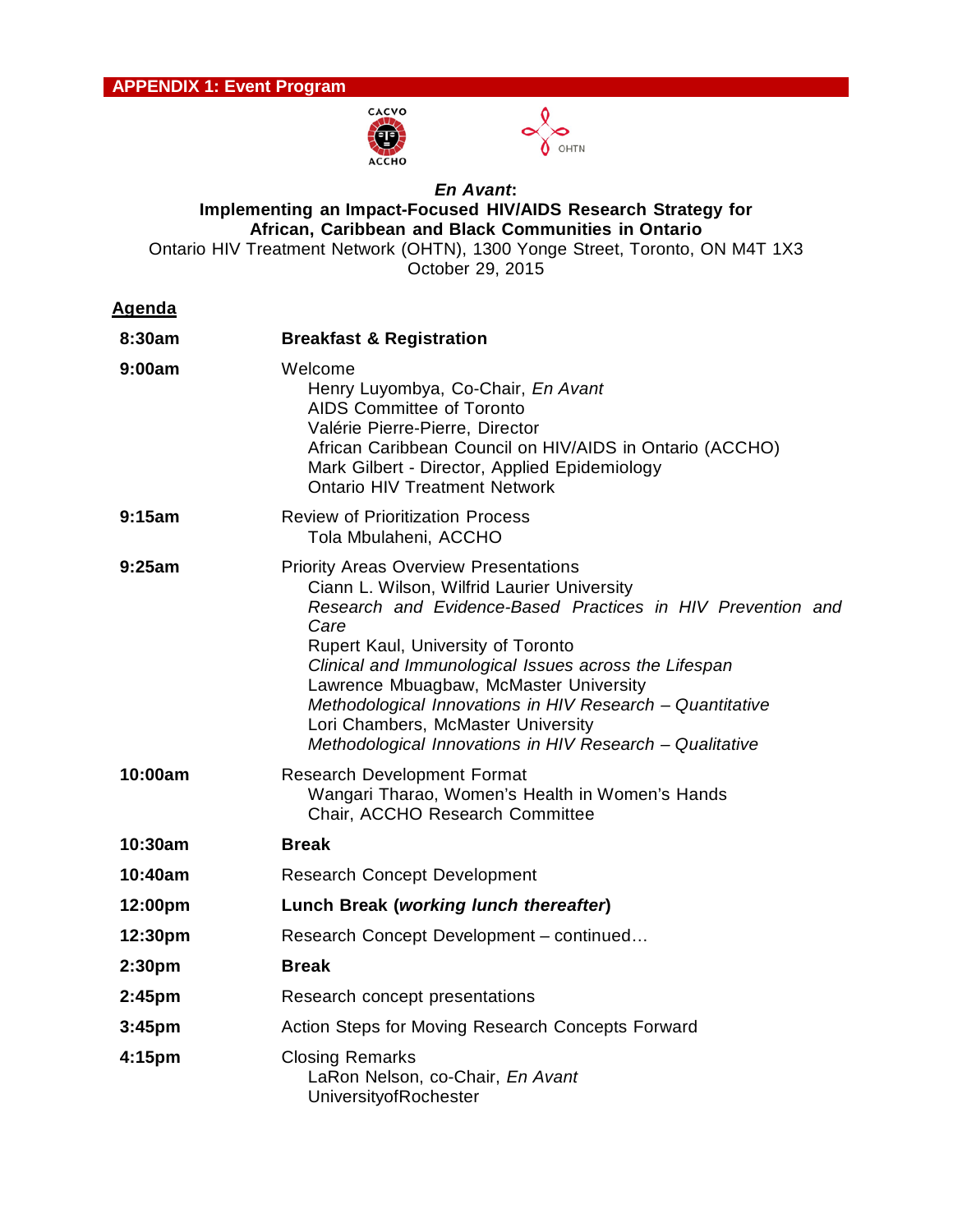# <span id="page-15-0"></span>**APPENDIX 2: Participant List**

| <b>First Name</b> | <b>Last Name</b> | Affiliation(s)                                                     |
|-------------------|------------------|--------------------------------------------------------------------|
| Alexander         | Asamoah          | Peel HIV/AIDS Network (PHAN)                                       |
| <b>Barbara</b>    | Fowler           | Peel Health Department                                             |
|                   |                  | Ontario HIV Treatment Network (OHTN)/University of                 |
| <b>Barry</b>      | Adam             | Windsor                                                            |
| Carmen            | Logie            | University of Toronto                                              |
| Charu             | Kaushic          | <b>McMaster University</b>                                         |
| Ciann             | Wilson           | <b>Wilfred Laurier University</b>                                  |
| Clemon            | George           | University of Ontario Institute of Technology (UOIT)               |
| Constance         | <b>Scott</b>     | <b>Walden University</b>                                           |
| Desmond           | <b>Miller</b>    | <b>Ryerson University</b>                                          |
| Edna              | Aryee            | Toronto                                                            |
| Eleanor           | Maticka-Tyndale  | University of Windsor                                              |
| Eno               | Akan-Essien      | AIDS Committee of Ottawa (ACO)                                     |
| Francisca         | Omorodion        | University of Windsor                                              |
| Gladys            | Kwaramba         | Toronto                                                            |
| Haoua             | Inoua            | AIDS Committee of Ottawa (ACO)                                     |
| Henry             | Luyombya         | AIDS Committee of Toronto (ACT)                                    |
| Hugues            | Loemba           | University of Ottawa                                               |
| Isaac             | Luginaah         | <b>Western University</b>                                          |
| James             | Murray           | Ministry of Health and Long-Term Care, AIDS Bureau                 |
| Joanita           | Nakamwa          | St. Michael's Hospital                                             |
| Joseph            | Nguemo Djiometio | Toronto                                                            |
| Josephine         | Wong             | <b>Ryerson University</b>                                          |
| Jude              | Tamale           | St. Michael's Hospital                                             |
| Judith            | Odhiambo         | Committee for Accessible AIDS Treatment (CAAT)                     |
| Lance             | McCready         | University of Toronto                                              |
| LaRon             | Nelson           | University of Rochester - Center for AIDS Research                 |
| Lori              | Chambers         | <b>McMaster University</b>                                         |
| Lori              | Lyons            | <b>Ontario HIV Treatment Network (OHTN)</b>                        |
| Lydia             | Makoroka         | <b>Ontario HIV Treatment Network (OHTN)</b>                        |
| Lynne             | Leonard          | University of Ottawa                                               |
| <b>Mark</b>       | Gilbert          | <b>Ontario HIV Treatment Network (OHTN)</b>                        |
| Marvelous         | Muchenje-Marisa  | Women's Health in Women's Hands Community Health<br>Centre (WHIWH) |
| Maureen           | Owino            | Committee for Accessible AIDS Treatment (CAAT)                     |
| Mbaka             | Wadham           | Regional HIV/AIDS Connection (RHAC)                                |
| Mercy             | Gichuki          | Women's Health in Women's Hands Community Health<br>Centre         |
| Michael           | Antwi            | Centre for Addiction and Mental Health                             |
|                   |                  | African and Caribbean Council on HIV/AIDS in Ontario               |
| Michelle          | Sumner-Williams  |                                                                    |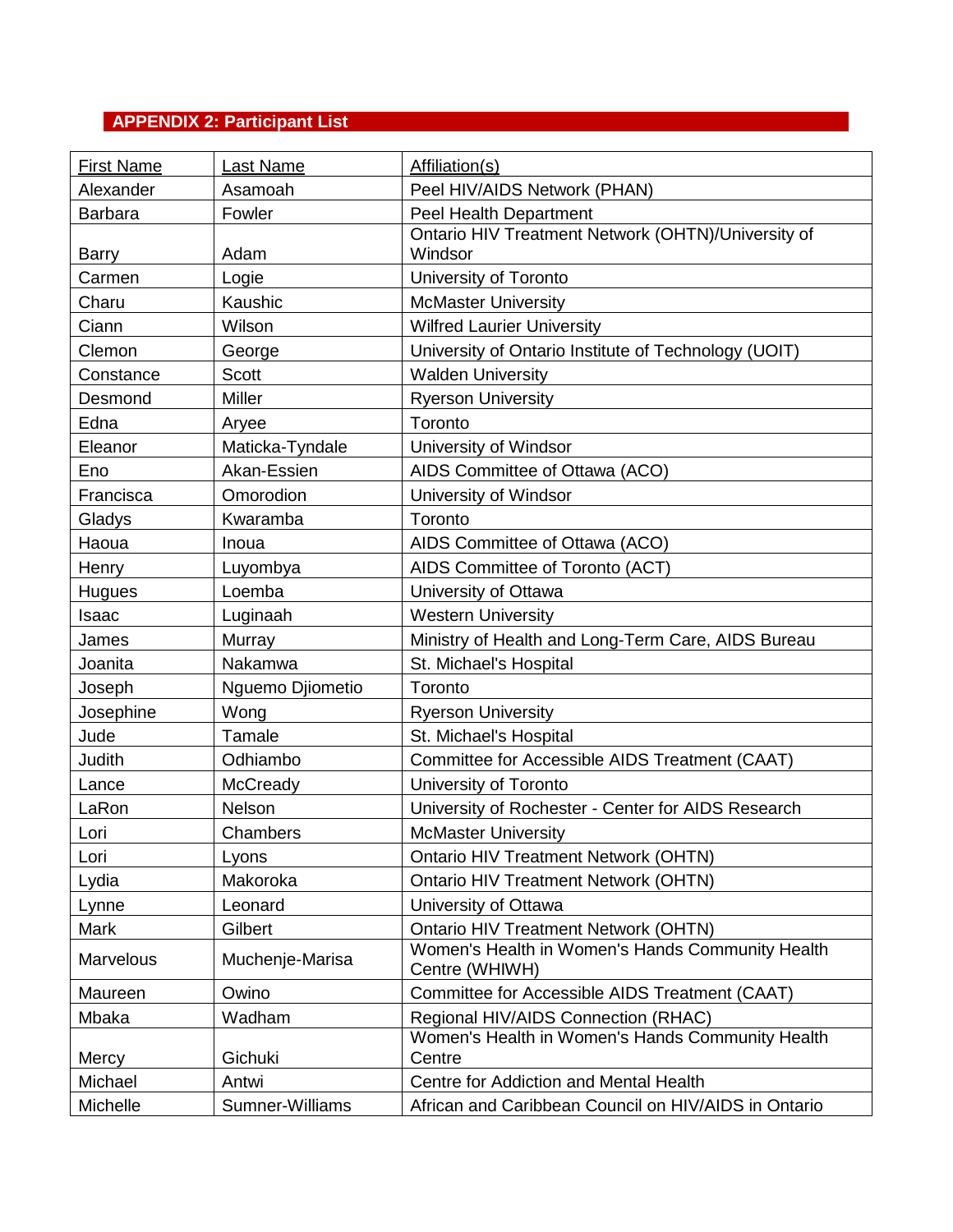| Mona          | Loutfy        | Women's College Hospital/Maple Leaf Clinic                          |
|---------------|---------------|---------------------------------------------------------------------|
| Nakia         | Lee-Foon      | University of Toronto                                               |
| Nomusa        | Mngoma        | Queen's University                                                  |
| Paul          | Mkandawire    | <b>Carlton University</b>                                           |
| Roberta       | Timothy       | <b>Continuing Healing Consultants</b>                               |
| Rupert        | Kaul          | University of Toronto                                               |
| Ruth          | Cameron       | AIDS Committee of Cambridge, Kitchener, Waterloo & Area<br>(ACCKWA) |
| Sarah         | Flicker       | <b>York University</b>                                              |
| Shamara       | Baidoobonso   | <b>Ontario HIV Treatment Network (OHTN)</b>                         |
| Shannon       | Ryan          | <b>Black Coalition for AIDS Prevention (Black CAP)</b>              |
| Sonia         | Gaudry        | <b>Ontario HIV Treatment Network (OHTN)</b>                         |
| Soraya        | <b>Blot</b>   | African and Caribbean Council on HIV/AIDS in Ontario                |
| Stan          | Read          | Sick Kids' Hospital                                                 |
| Tola          | Mbulaheni     | African and Caribbean Council on HIV/AIDS in Ontario                |
| Trevor        | Hart          | <b>Ryerson University</b>                                           |
| Valérie       | Pierre-Pierre | African and Caribbean Council on HIV/AIDS in Ontario                |
| Wangari       | Tharao        | Women's Health in Women's Hands                                     |
| Warren        | Clarke        | Toronto                                                             |
| Wesley Jordan | Oakes         | Africans in Partnership Against AIDS (APAA)                         |
| Winnie        | Murombedzi    | Positive Living Niagara                                             |
| Winston       | Husbands      | AIDS Committee of Toronto (ACT)                                     |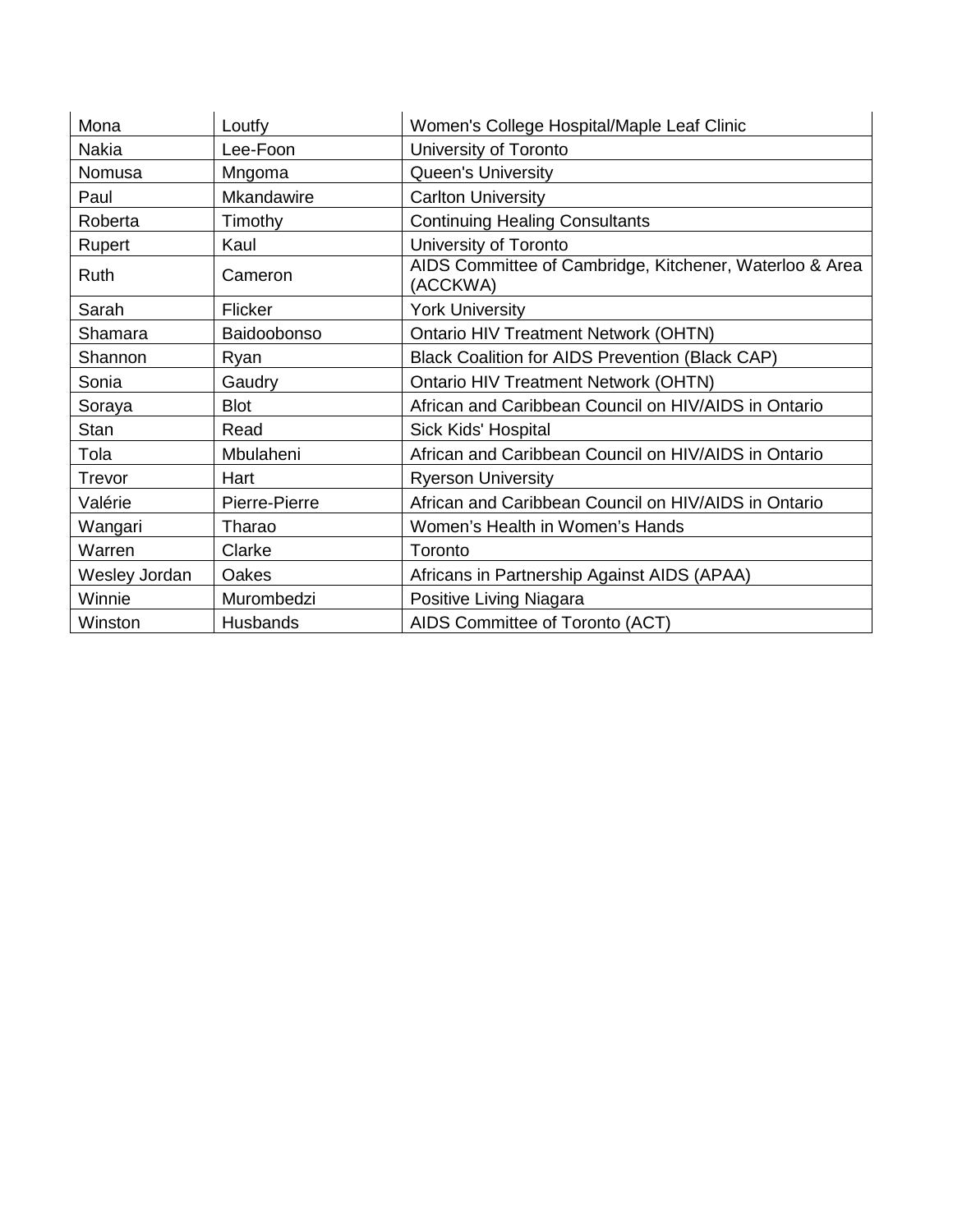# <span id="page-17-0"></span>**APPENDIX 3: Qualitative Research Methodologies**

| Qualitative                                                               | <b>Examples and Current Research</b>                                                                                                                                                                                                                                                                                                                                                                                                                                                                                                                                                                                                                                                                                                                                                                                                                                                                                                                                              |
|---------------------------------------------------------------------------|-----------------------------------------------------------------------------------------------------------------------------------------------------------------------------------------------------------------------------------------------------------------------------------------------------------------------------------------------------------------------------------------------------------------------------------------------------------------------------------------------------------------------------------------------------------------------------------------------------------------------------------------------------------------------------------------------------------------------------------------------------------------------------------------------------------------------------------------------------------------------------------------------------------------------------------------------------------------------------------|
| <b>Methodology Group</b><br>Performance-Based<br><b>Knowing Practices</b> | $\bullet$<br>Examples:<br>Performance/Collaborative Ethnography<br>$\circ$<br><b>Verbatim Theatre</b><br>$\circ$<br>Theatre of the Oppressed<br>$\circ$<br><b>Verbatim Theatre</b><br>David Lewis-Peart (in collaboration with Project: Humanity<br>and Black CAP):<br>Young, Gifted and Black: (Re)telling Stories of Survival<br>and Thrival for Young Black Men (2012) (using<br>performance ethnography)<br>Project: Humanity: The Middle Place (2009-2011) (using<br>$\circ$<br>collaborative ethnography) http://www.projecthumanity.ca/<br>The Process and Collaboration for Empowerment and Discussion<br>$\bullet$<br>(PACED) approach (based on Theatre of the Oppressed model)<br>Ghana: Asetena Pa Concert Party project (Boneh, 2011)<br>$\circ$                                                                                                                                                                                                                     |
| Visual-Based Knowing<br><b>Practices</b>                                  | Malawi: This is My Story (Jaganath, 2014)<br>$\circ$<br><b>Examples</b><br>$\bullet$<br>Photovoice<br>$\circ$<br><b>Participatory Video</b><br>$\circ$<br><b>Body Mapping</b><br>$\circ$<br>Cellphilms<br>$\circ$<br>Collage<br>$\circ$<br>Relebohile Moletsane (University of KwalZulu-Natal)<br>$\bullet$<br>Naydene De Lange (Nelson Mandela Metropolitan University) &<br>Claudia Mitchell (McGill University)<br>What Can a Teacher Do With a Cellphone? (Cellphilms)<br>$\circ$<br>(Mitchell, & De Lange, 2013).<br>What Can a Woman Do With a Camera? (Photovoice)<br>$\circ$<br>(Moletsane et al., 2009)<br>Fire + Hope (Participatory Video) (Mitchell & De Lange,<br>$\circ$<br>$2011$ ).<br>Africans in Partnership Against AIDS (APAA), the African and<br>Caribbean Council on HIV/AIDS in Ontario (ACCHO) and the<br>AIDS Committee of Toronto (ACT) with support from The CIHR<br>Social Research Centre in HIV Prevention (SRC)<br>The Test (Participatory Video) |
| Storytelling/Narrative<br><b>Knowing Practices</b>                        | Examples:<br>$\bullet$<br><b>Digital Storytelling</b><br>$\circ$<br>Graphic Narrative (e.g., e-zines)<br>$\circ$<br><b>Composite Storytelling</b><br>$\circ$<br><b>Talking Circles</b><br>$\circ$<br><b>Creative Non-fiction</b><br>$\circ$<br>Poetic Narrative Inquiry (e.g., data poems)<br>$\circ$<br>Counterstorytelling<br>$\circ$<br><b>Composite Storytelling</b><br>$\circ$                                                                                                                                                                                                                                                                                                                                                                                                                                                                                                                                                                                               |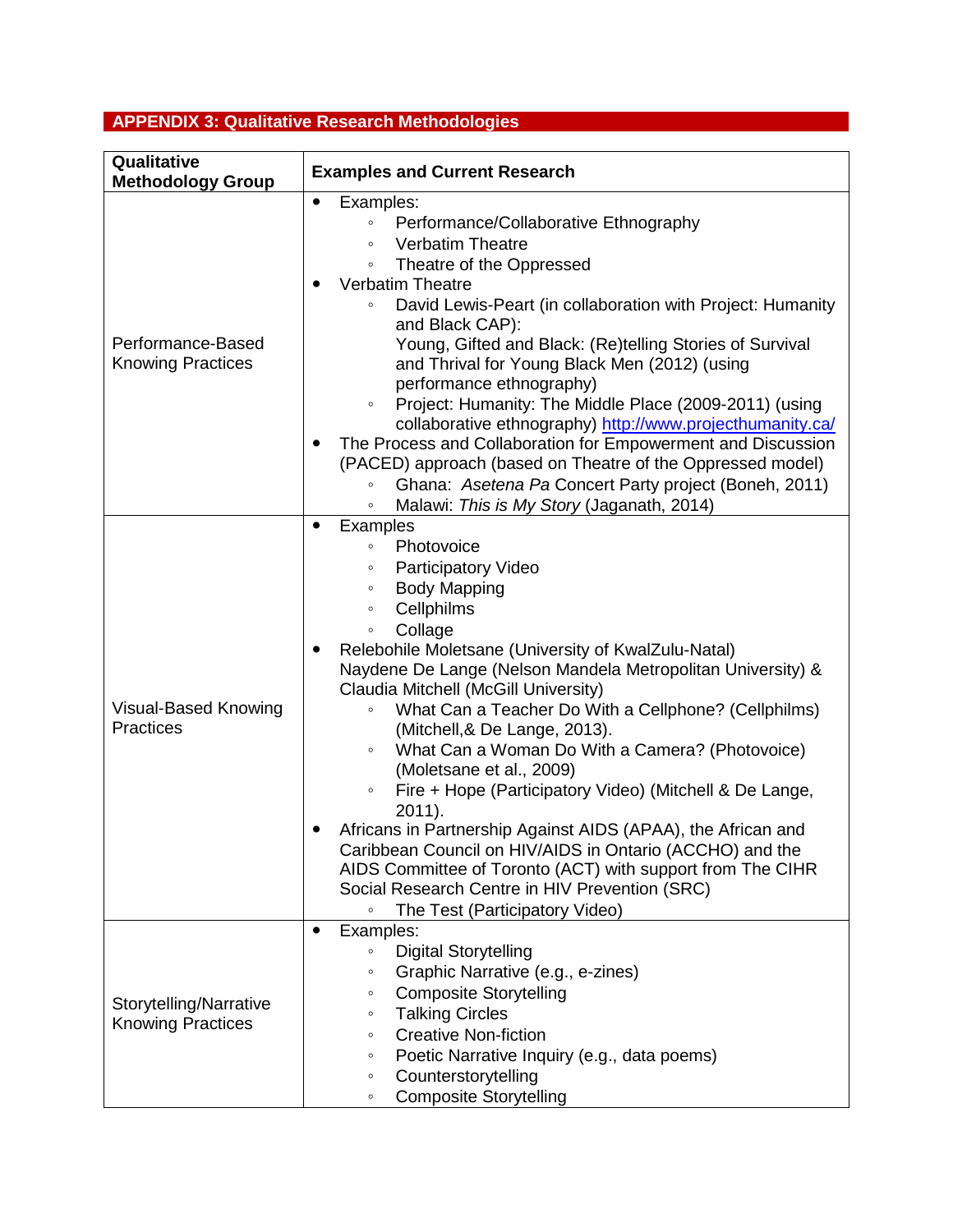| $\bullet$            | <b>WHIWH/WCRI</b>                                                                                                                                             |
|----------------------|---------------------------------------------------------------------------------------------------------------------------------------------------------------|
|                      | Women CBR Project: (Digital storytelling as KTE and<br>$\circ$<br>stigma intervention)                                                                        |
|                      | Ciann Wilson                                                                                                                                                  |
|                      | Let's Talk about Sex (talking circles, photovoice,<br>$\circ$<br>interviews) <sup>o</sup><br>Women in Health Working Towards<br>Health (digital storytelling) |
|                      | Sex and YOUth project (digital storytelling)<br>$\circ$<br>Beyond the Colonial Divide (talking                                                                |
|                      | circles, mural making)                                                                                                                                        |
|                      | Lori Chambers                                                                                                                                                 |
|                      | Because She Cares (oral narrative interviews, creative<br>non-fiction/poetry)                                                                                 |
|                      | <b>ASAAP</b>                                                                                                                                                  |
|                      | More than Fiction (creative non-fiction, photovoice)<br>$\circ$<br>http://www.catie.ca/en/resources/more-fiction-poz-women-<br>share-their-stories            |
|                      | Storytelling for Sexual Health (storytelling as sexual health<br>$\circ$<br>education intervention)                                                           |
|                      | Examples:                                                                                                                                                     |
|                      | <b>Oral Histories</b><br>$\circ$                                                                                                                              |
| Cultural             | <b>Memory Boxes</b><br>$\circ$                                                                                                                                |
| Reclamation/Memory   | Quilting<br>$\circ$                                                                                                                                           |
| <b>Work Projects</b> | African American AIDS Activism (oral history)                                                                                                                 |
|                      | https://afamaidsoralhistory.wordpress.com/                                                                                                                    |
|                      | The Sinomlando Centre for Oral History and Memory Work (oral<br>history; memory boxes) http://sinomlando.ukzn.ac.za/                                          |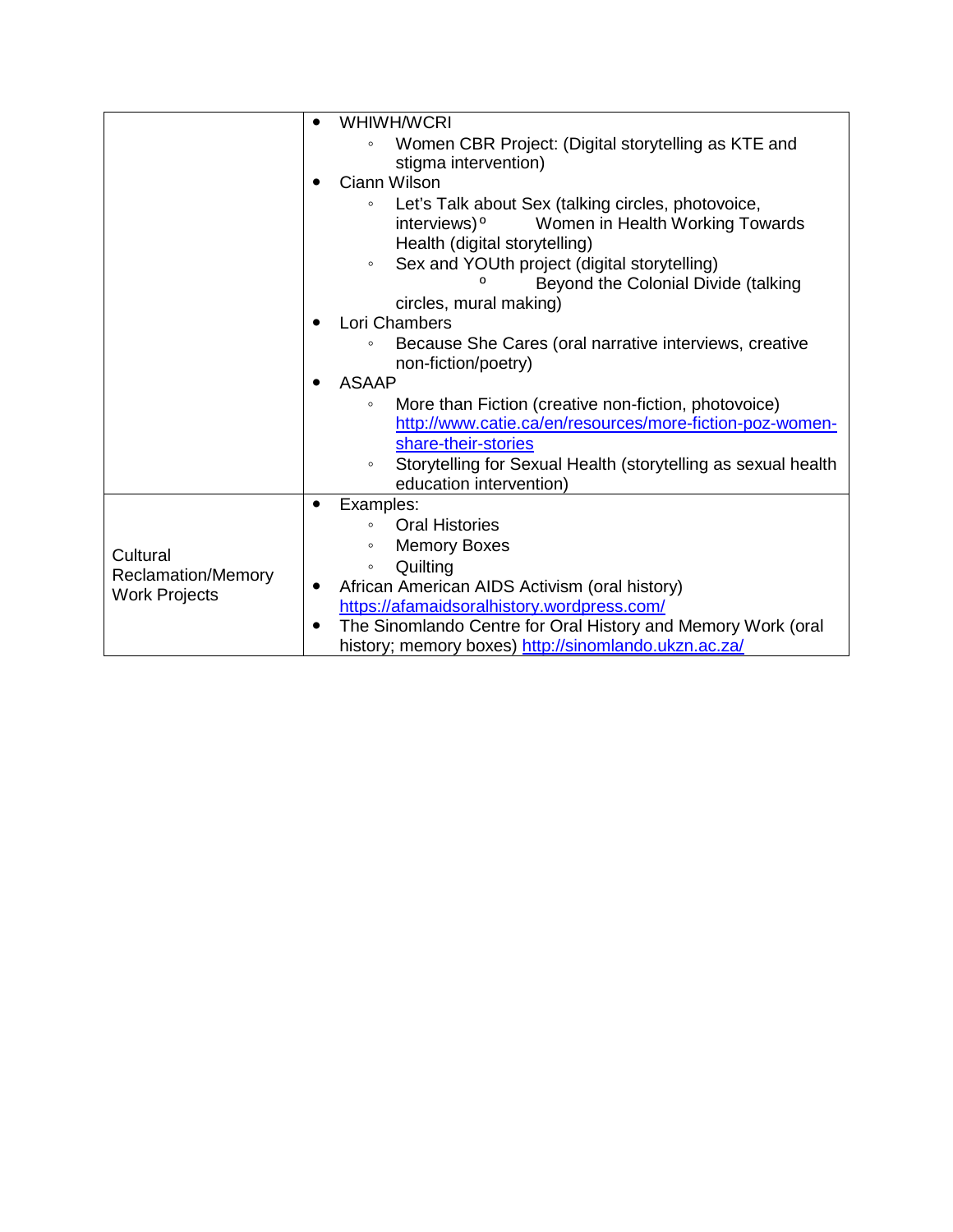# <span id="page-19-0"></span>**APPENDIX 4: Research Proposal Template**

| <b>Priority Area</b>        |  |
|-----------------------------|--|
| <b>Title</b>                |  |
| Problem                     |  |
| Purpose                     |  |
| Primary objective(s)        |  |
| Secondary<br>objective(s)   |  |
| Design                      |  |
| Population                  |  |
| Study size                  |  |
| Setting                     |  |
| Study regimen               |  |
| Intervention                |  |
| Study duration              |  |
| Community<br>collaborators  |  |
| Scientific<br>collaborators |  |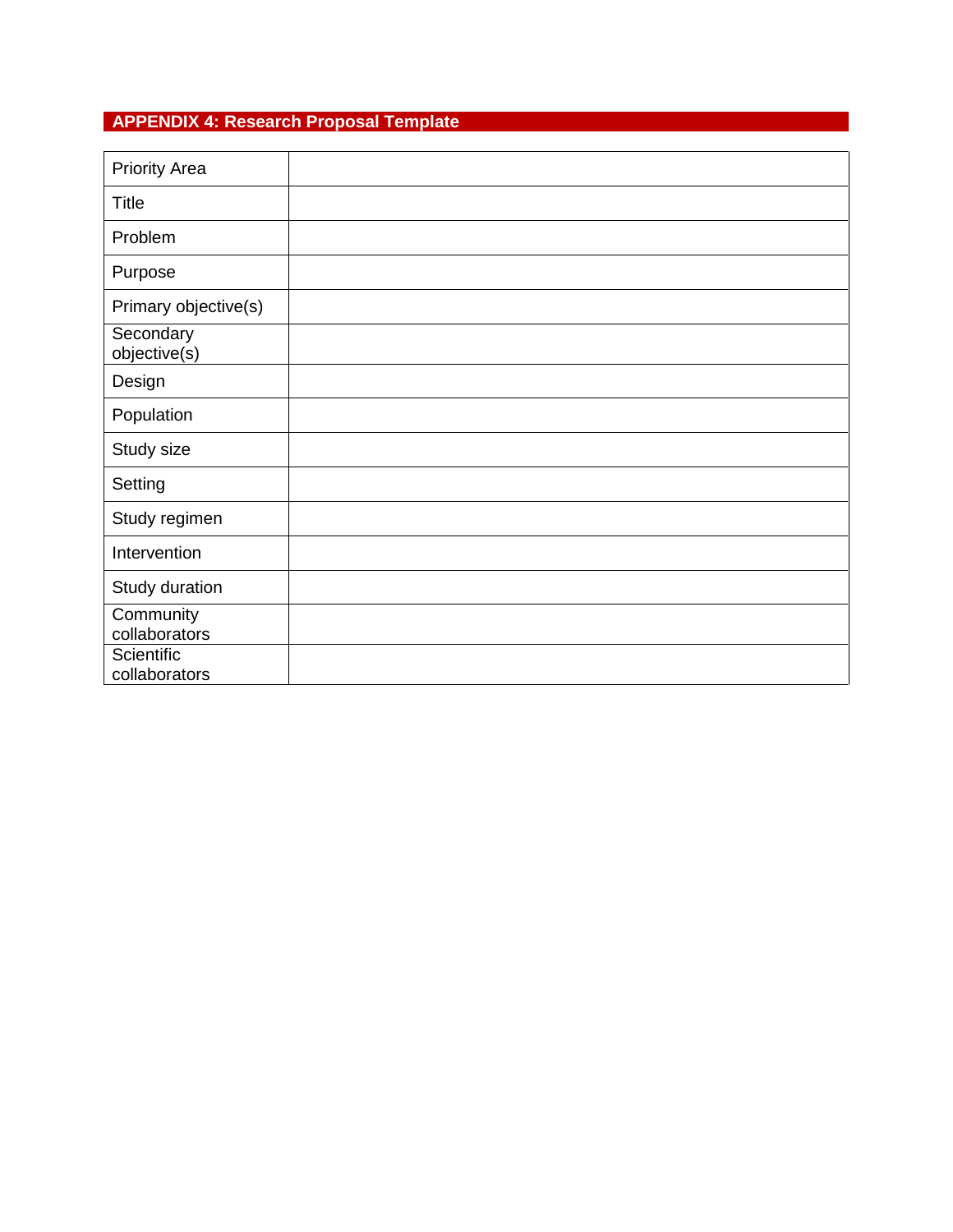## <span id="page-20-0"></span>**APPENDIX 5: Research and Evidence-Based Practices in HIV Prevention, Treatment and Care – HIV Testing**

| Area                               | Research and Evidence-Based Practices in HIV Prevention, Treatment<br>and Care.                                                                                                                             |
|------------------------------------|-------------------------------------------------------------------------------------------------------------------------------------------------------------------------------------------------------------|
| <b>Title</b>                       | TBD                                                                                                                                                                                                         |
| Problem                            | Low levels of HIV testing noted in ACB community.                                                                                                                                                           |
| Purpose                            | Promotion of HIV testing.                                                                                                                                                                                   |
| Primary objective(s)               | Utilize research findings to increase the acceptability of HIV testing.                                                                                                                                     |
| Secondary<br>objective(s)          | Identify Barriers to testing and developing a model from the findings<br>applicable to a particular context/group/environment.                                                                              |
| Design                             | Focus groups with the ACB population and service providers in 5 sites<br>using a set of validated questions.                                                                                                |
|                                    | Formative research will be conducted to develop an intervention.                                                                                                                                            |
|                                    | Need to do a sample survey about sites for testing in the different<br>locations all over Canada and make a comparison e.g. testing sites in<br>Toronto in relations to those in Ottawa, Montreal, Windsor. |
| Population                         | ACB adults 16+, men and women, heterosexual.                                                                                                                                                                |
| Study size                         | To be determined after data on ACB population is known.                                                                                                                                                     |
| Setting                            | Toronto, Peel region, Windsor, Ottawa, London.                                                                                                                                                              |
| Study regimen                      | TBD                                                                                                                                                                                                         |
| Intervention                       | Recruiting more people for HIV testing. Will be based on research and<br>literature review of what has been done elsewhere.                                                                                 |
| Study duration                     | 4-5 years.                                                                                                                                                                                                  |
| Community<br>collaborators         | ACCHO, service providers at ASOs, AIDS Bureau.                                                                                                                                                              |
| <b>Scientific</b><br>collaborators | TBD                                                                                                                                                                                                         |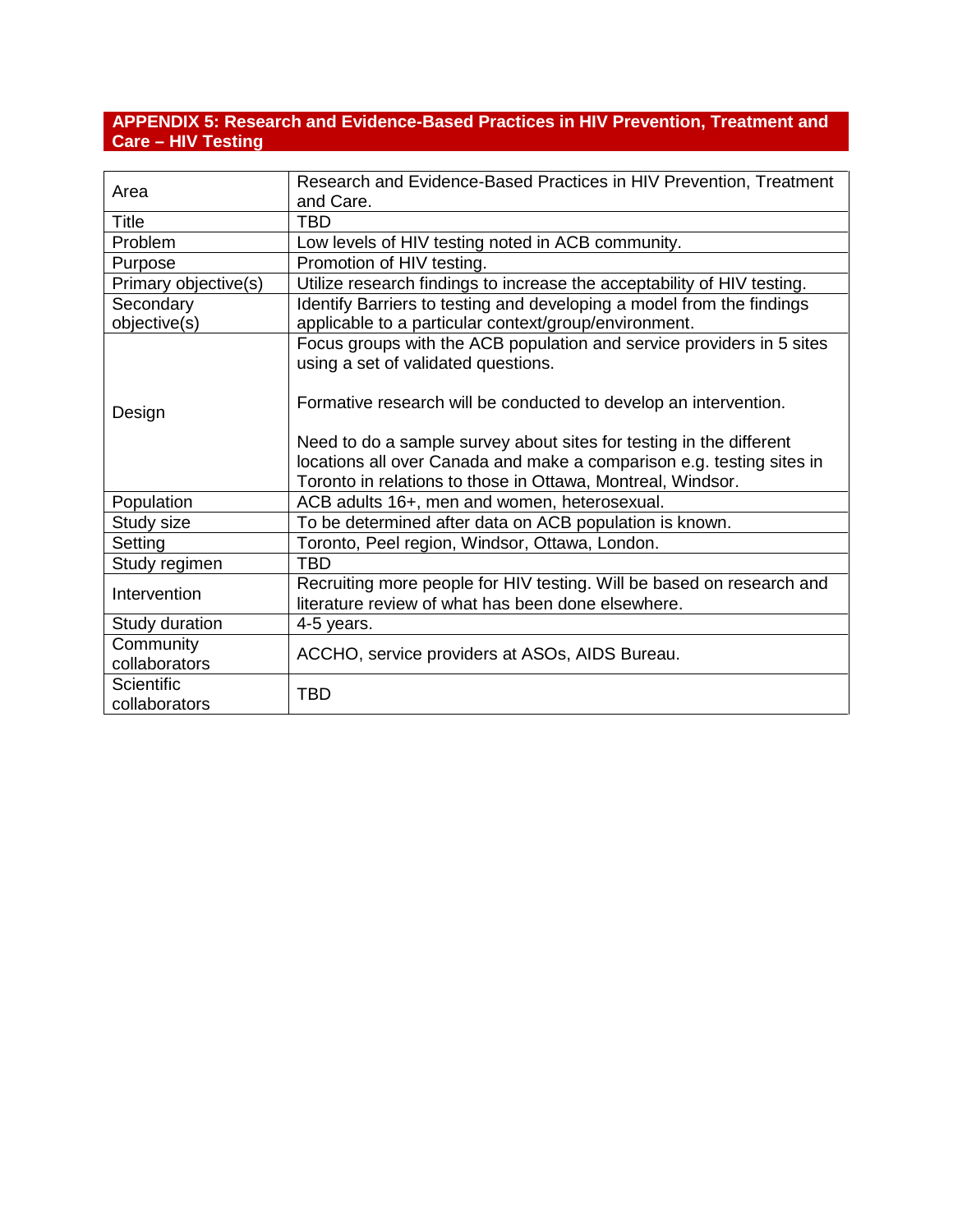## <span id="page-21-0"></span>**APPENDIX 6: Research and Evidence-Based Practices in HIV Prevention, Treatment and Care – Mental Health**

| Area                               | Research and Evidence-Based Practices in HIV Prevention, Treatment<br>and Care.                                                                                                                                                                          |
|------------------------------------|----------------------------------------------------------------------------------------------------------------------------------------------------------------------------------------------------------------------------------------------------------|
| <b>Title</b>                       | <b>TBD</b>                                                                                                                                                                                                                                               |
| Problem                            | HIV can have effects on mental health. The added mental health<br>impacts of racialization, minority stress and trauma places ACB PHAs<br>in an especially challenging situation.                                                                        |
| Purpose                            | Promote the mental health well-being in ACB communities.                                                                                                                                                                                                 |
| Primary objective(s)               | To address mental health issues in the ACB community using ACB<br>relevant strategies.                                                                                                                                                                   |
| Secondary                          | To address issues that have received less or no attention such as                                                                                                                                                                                        |
| objective(s)                       | substance use, trauma, mental challenges.                                                                                                                                                                                                                |
| Design                             | Mixed methodology; qualitative and quantitative to explore service<br>users' and providers' perception and acceptance of existing evidence<br>informed interventions. Pilot in 2-3 ASOs and evaluate the pilot.                                          |
| Population                         | ASO service users, service providers including those who are and<br>those who are not PHAs, and the management/decision makers in the<br>relevant ASOs.                                                                                                  |
| Study size                         | 30 service providers & 30 organizations decision makers, 30 PHAs.                                                                                                                                                                                        |
| Setting                            | Focus groups involving service providers, mental health<br>organizations/institutions, ASOs, community health centers in 5 cities in<br>Ontario namely, Ottawa, Toronto, Niagara, Windsor, Kitchener, &<br>Waterloo using one organization in each city. |
| Study regimen                      | Based on data from the CBT, motivational interviews, acceptance and<br>commitment therapy (ACT).                                                                                                                                                         |
| Intervention                       | Use of stress management group therapies such as social cognitive<br>therapy, motivational interviewing using trained persons (not experts).                                                                                                             |
| Study duration                     | 2-3 years.                                                                                                                                                                                                                                               |
| Community<br>collaborators         | To be accessed through ACCHO.                                                                                                                                                                                                                            |
| <b>Scientific</b><br>collaborators | Will select those that uphold the social justice principle, through<br>ACCHO.                                                                                                                                                                            |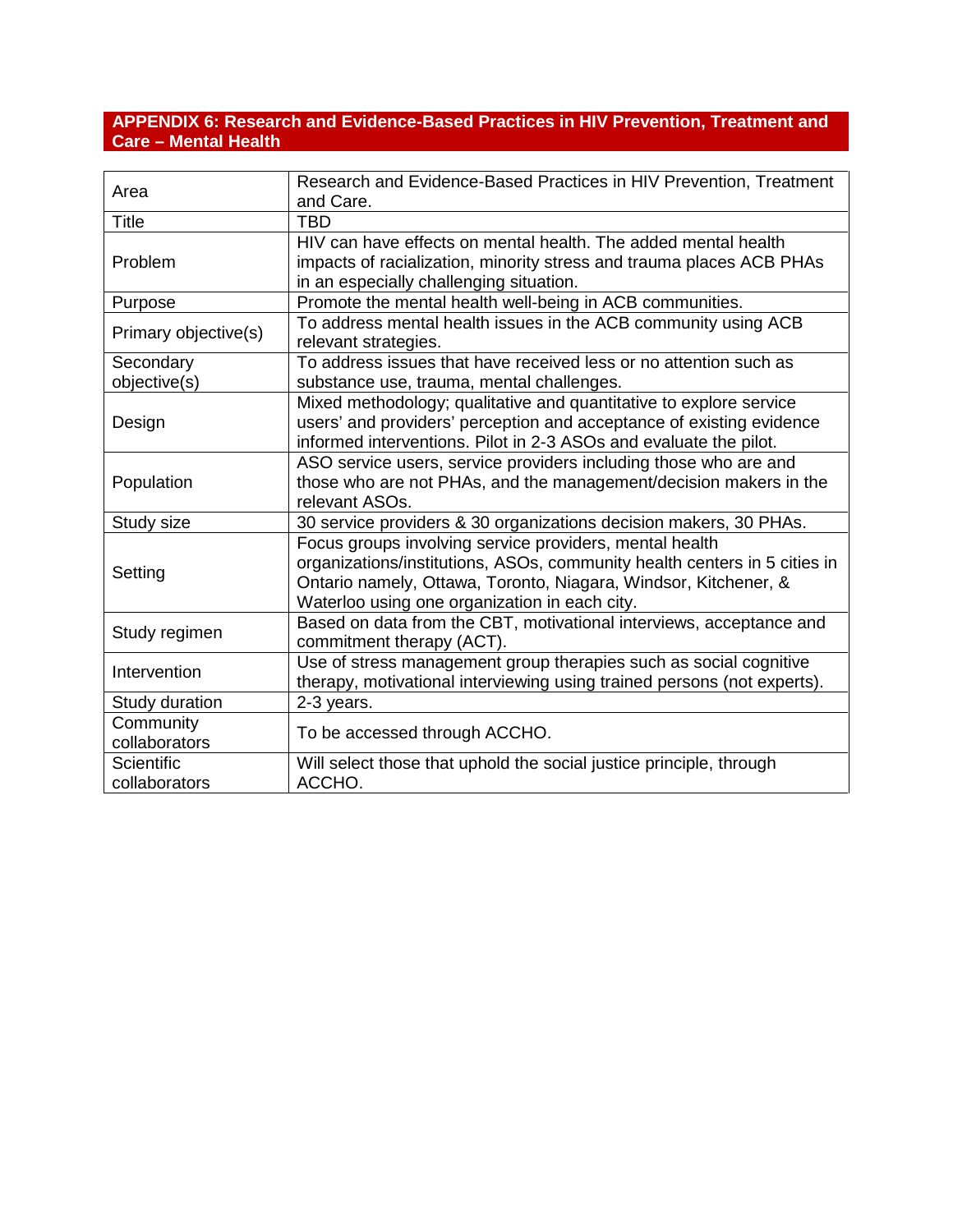## <span id="page-22-0"></span>**APPENDIX 7: Research and Evidence-Based Practices in HIV Prevention, Treatment and Care – Harm Reduction**

| Area                        | Research and Evidence-Based Practices in HIV Prevention, Treatment<br>and Care.                                   |
|-----------------------------|-------------------------------------------------------------------------------------------------------------------|
| <b>Title</b>                | Harm Reduction, HIV and Substance abuse.                                                                          |
| Problem                     | There's lack of knowledge of what substance abuse really is.                                                      |
| Purpose                     | Gather baseline data in ACB population.                                                                           |
| Primary objective(s)        | TBD                                                                                                               |
| Secondary<br>objective(s)   | HIV and Hepatitis C testing as prevalence is really unknown.                                                      |
| Design                      | Review existing data e.g. at Black CAP.<br>Recruitment: In community naturally occurring environments.            |
| Population                  | TBD                                                                                                               |
| Study size                  | TBD                                                                                                               |
| Setting                     | TBD                                                                                                               |
| Study regimen               | TBD                                                                                                               |
| Intervention                | Developing a survey to be used community wide, peer driven survey,<br>focus groups, deliver survey province-wide. |
| Study duration              | TBD                                                                                                               |
| Community<br>collaborators  | <b>TBD</b>                                                                                                        |
| Scientific<br>collaborators | <b>TBD</b>                                                                                                        |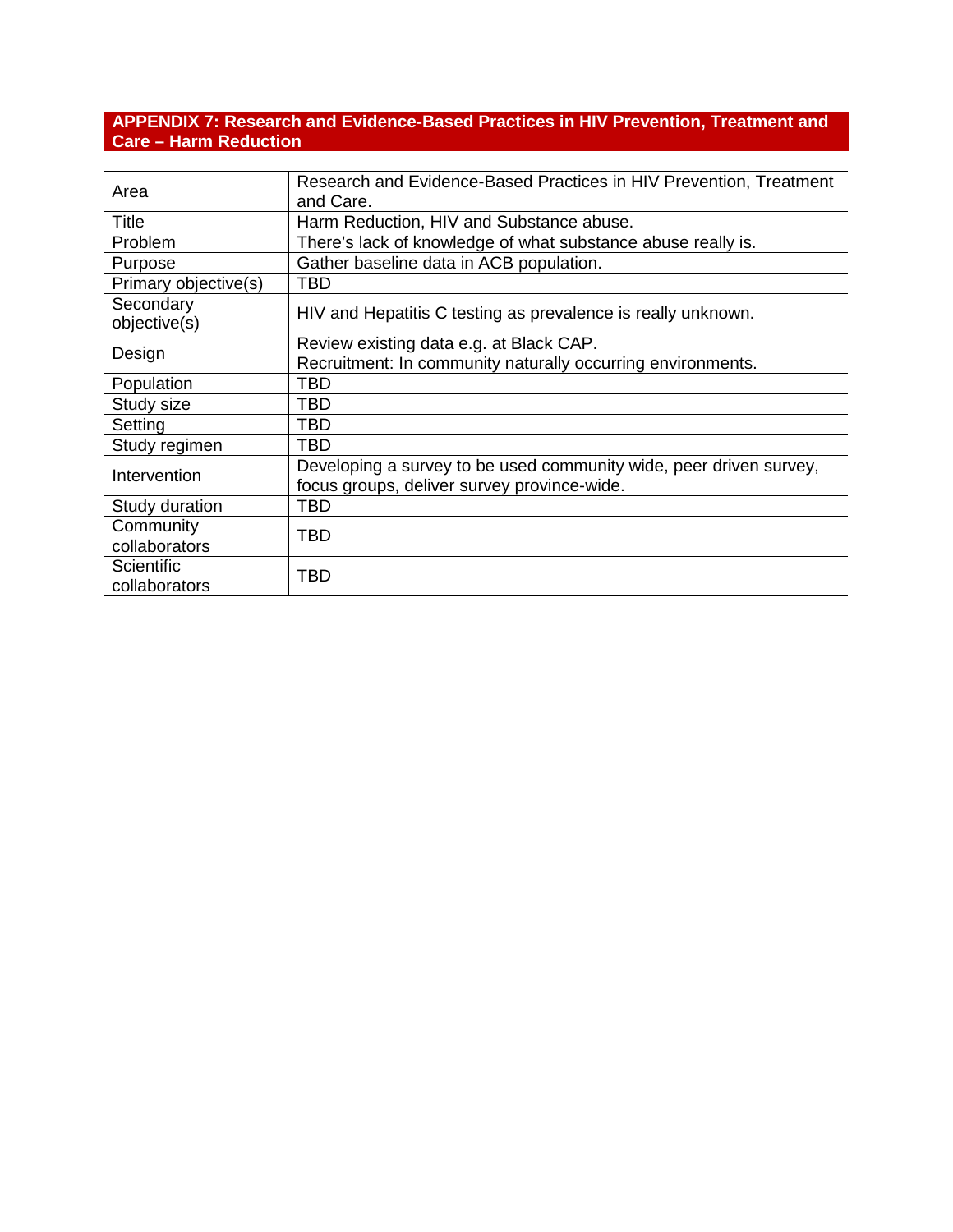# <span id="page-23-0"></span>**APPENDIX 8: Clinical and Immunological Issues across the Lifespan – Youth**

| Area                        | Clinical and Immunological Issues across the Lifespan.                                                                                                                                                                                    |
|-----------------------------|-------------------------------------------------------------------------------------------------------------------------------------------------------------------------------------------------------------------------------------------|
| Title                       | Challenges of Retention in Care for ACB Young Adults.                                                                                                                                                                                     |
| <b>Problem</b>              | HIV research on youth is currently lacking. In addition to comorbidities,<br>youth face unique challenges as they transition from paediatric care to<br>adult care.                                                                       |
| Purpose                     | TBD                                                                                                                                                                                                                                       |
| Primary objective(s)        | What are the barriers to retention in care?                                                                                                                                                                                               |
| Secondary<br>objective(s)   | What would it take to overcome these barriers (enhance retention as<br>care)?<br>What are the roles of parents/care givers?<br>What do the youth think would be helpful for HIV education?<br>Defining co-morbidities in this population. |
| Design                      | Mixed methods design.                                                                                                                                                                                                                     |
| Population                  | ACB Youth 15-29 living with HIV and previously in pediatric care.                                                                                                                                                                         |
| Study size                  | 100 or 150 youth.                                                                                                                                                                                                                         |
| Setting                     | Toronto, Ottawa, Hamilton.                                                                                                                                                                                                                |
| Study regimen               | TBD                                                                                                                                                                                                                                       |
| Intervention                | Youth Strategy for engagement in care.                                                                                                                                                                                                    |
| Study duration              | $3 - 5$ years.                                                                                                                                                                                                                            |
| Community<br>collaborators  | ACCHO/ AIDS Committee of Ottawa/ Positive Youth/APAA/WHIWH.                                                                                                                                                                               |
| Scientific<br>collaborators | Mona Loutfy, Carmen Logie, Lindy Samson, Rupert Kaul, Irving Salit,<br>Marvelous Muchenje-Marisa, Mbaka Wadham and Soraya Blot.                                                                                                           |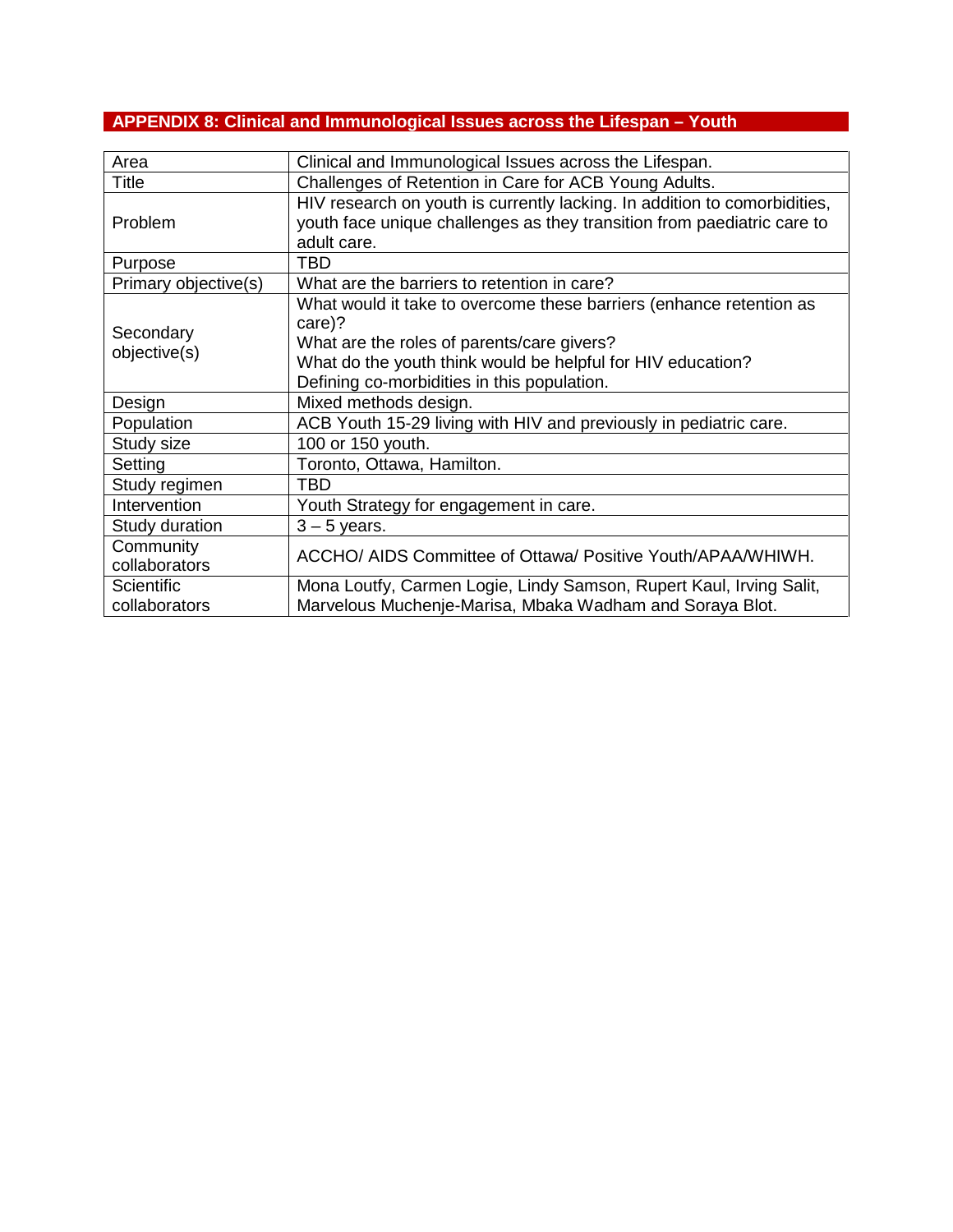# <span id="page-24-0"></span>**APPENDIX 9: Clinical and Immunological Issues across the Lifespan – Inflammation**

| Area                               | Clinical and Immunological Issues across Lifespan.                                                                                                                                                                                                  |
|------------------------------------|-----------------------------------------------------------------------------------------------------------------------------------------------------------------------------------------------------------------------------------------------------|
| Title                              | Inflammation and HIV "From the womb to the tomb".                                                                                                                                                                                                   |
| Problem                            | Cardiovascular markers are increased in the ACB communities.<br>However, how does HIV affect that? Inflammation drives susceptibility<br>and HIV illness worse in the ACB people. There is an increase of<br>inflammation in the 50 plus ACB people |
| Purpose                            | Define biomarkers in adults and young individuals.                                                                                                                                                                                                  |
|                                    | Genital biomarkers in positive and negative HIV ACB people.                                                                                                                                                                                         |
| Primary objective(s)               | <b>TBD</b>                                                                                                                                                                                                                                          |
| Secondary<br>objective(s)          | <b>TBD</b>                                                                                                                                                                                                                                          |
| Design                             | Cross sectional study.                                                                                                                                                                                                                              |
| Population                         | TBD                                                                                                                                                                                                                                                 |
| Study size                         | TBD                                                                                                                                                                                                                                                 |
| Setting                            | TBD                                                                                                                                                                                                                                                 |
| Study regimen                      | TBD                                                                                                                                                                                                                                                 |
| Intervention                       | TBD                                                                                                                                                                                                                                                 |
| Study duration                     | TBD                                                                                                                                                                                                                                                 |
| Community                          |                                                                                                                                                                                                                                                     |
| collaborators                      | <b>TBD</b>                                                                                                                                                                                                                                          |
| <b>Scientific</b><br>collaborators | TBD                                                                                                                                                                                                                                                 |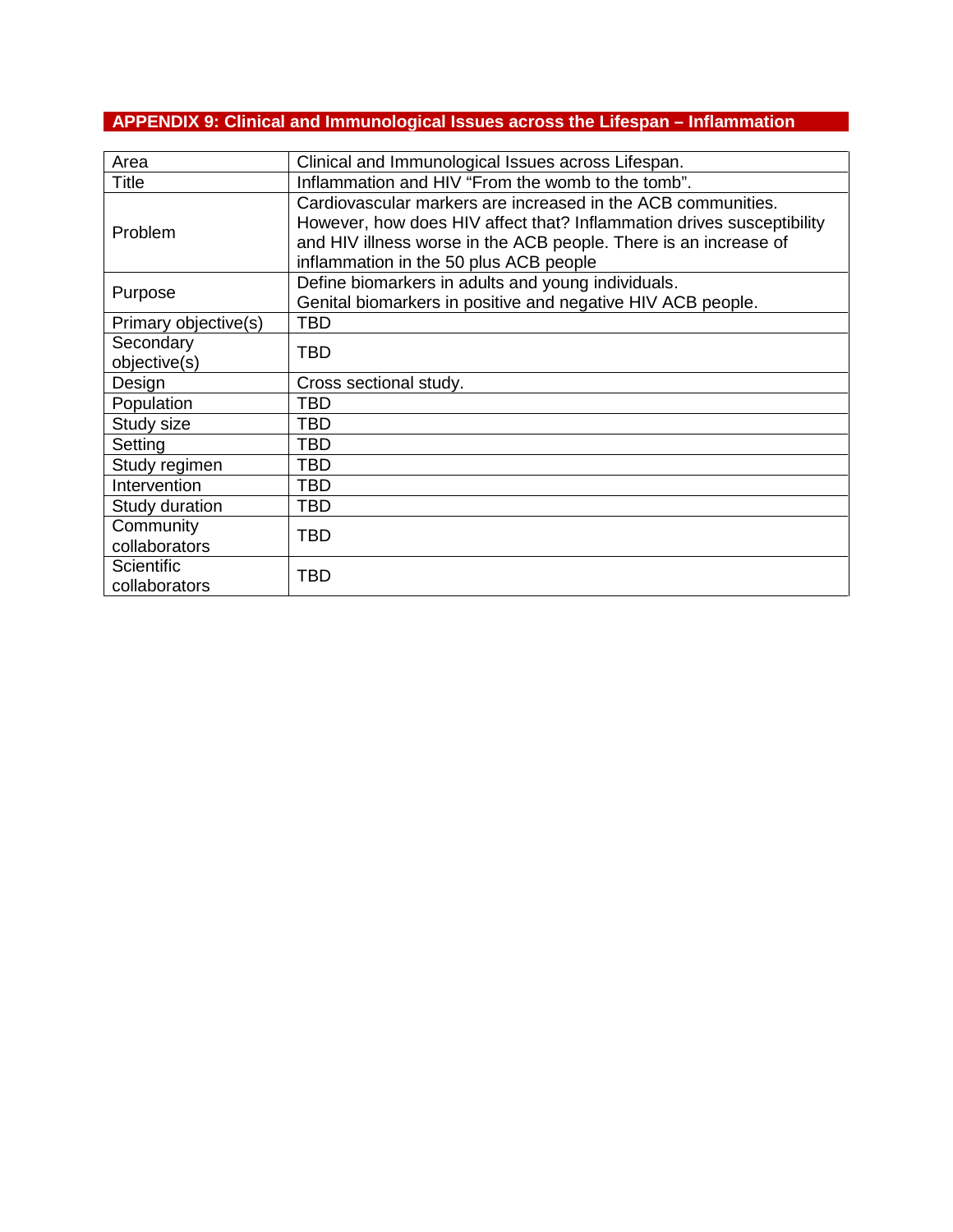# <span id="page-25-0"></span>**APPENDIX 10: Methodological Innovations in HIV Research – Self-Determination**

| Area                        | Methodological Innovations in HIV Research.                                                                                                                                                                                                                                                                                                            |
|-----------------------------|--------------------------------------------------------------------------------------------------------------------------------------------------------------------------------------------------------------------------------------------------------------------------------------------------------------------------------------------------------|
| <b>Title</b>                | <b>TBD</b>                                                                                                                                                                                                                                                                                                                                             |
| Problem                     | ACB Communities do not have control over who conducts research in<br>their communities and what is done with the data.                                                                                                                                                                                                                                 |
| Purpose                     | To establish principles, similar to OCAP principles for First Nations<br>communities, that allow the community to own, protect and control the<br>data collection process and how information is used. To ensure<br>accountability and integrity in the research that is being done "on<br>behalf/in the interest of" ACB communities, including PHAs. |
| Primary objective(s)        | <b>TBD</b>                                                                                                                                                                                                                                                                                                                                             |
| Secondary<br>objective(s)   | <b>TBD</b>                                                                                                                                                                                                                                                                                                                                             |
| Design                      | <b>TBD</b>                                                                                                                                                                                                                                                                                                                                             |
| Population                  | TBD                                                                                                                                                                                                                                                                                                                                                    |
| Study size                  | <b>TBD</b>                                                                                                                                                                                                                                                                                                                                             |
| Setting                     | <b>TBD</b>                                                                                                                                                                                                                                                                                                                                             |
| Study regimen               | TBD                                                                                                                                                                                                                                                                                                                                                    |
| Intervention                | TBD                                                                                                                                                                                                                                                                                                                                                    |
| Study duration              | <b>TBD</b>                                                                                                                                                                                                                                                                                                                                             |
| Community<br>collaborators  | <b>TBD</b>                                                                                                                                                                                                                                                                                                                                             |
| Scientific<br>collaborators | <b>TBD</b>                                                                                                                                                                                                                                                                                                                                             |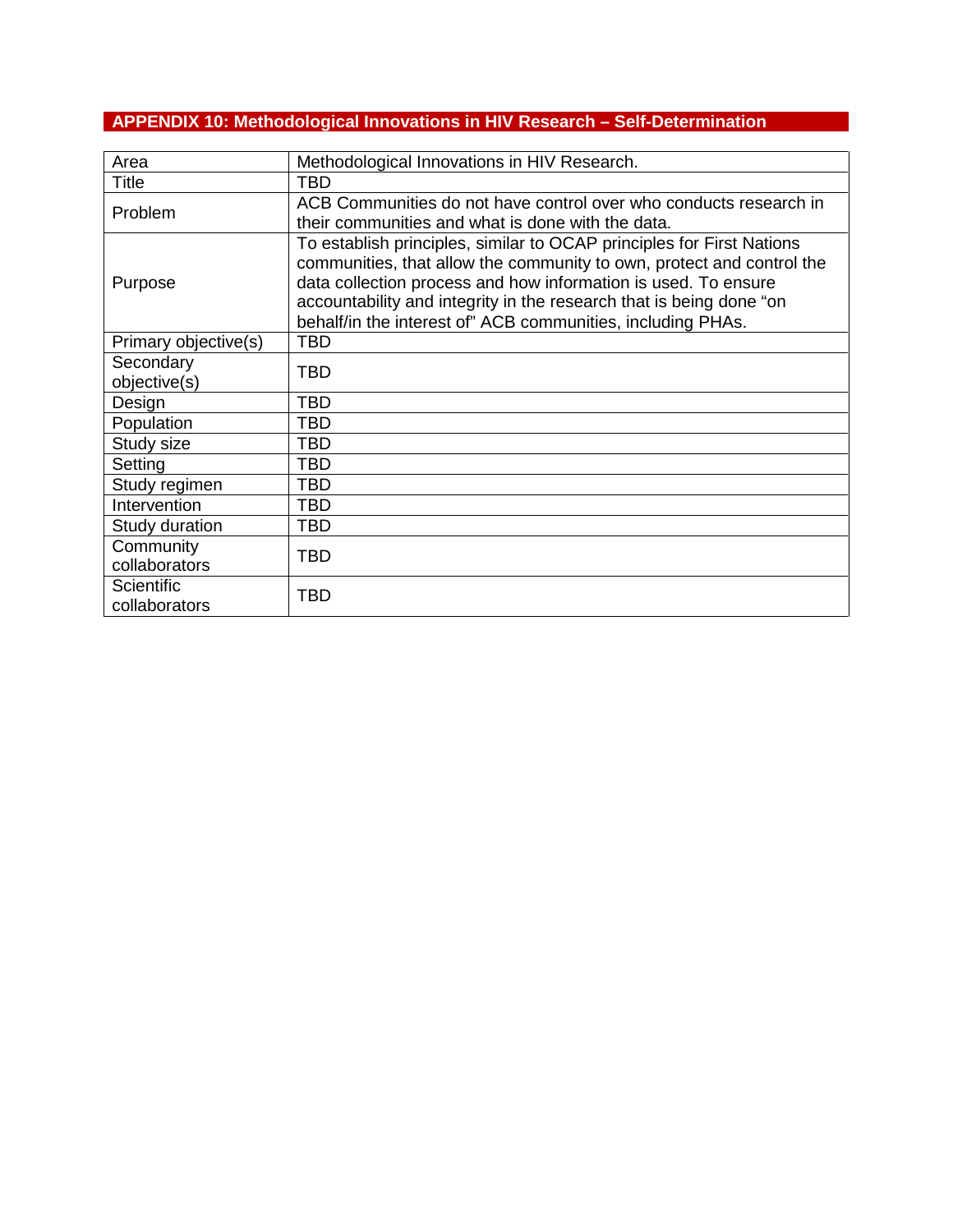# <span id="page-26-0"></span>**APPENDIX 11: Methodolgoical Innovcations in HIV Research – Research Translation and Dissemination**

| Area                               | Methodological Innovations in HIV Research.                                                                         |
|------------------------------------|---------------------------------------------------------------------------------------------------------------------|
| <b>Title</b>                       | <b>TBD</b>                                                                                                          |
| Problem                            | There is a great deal of research conducted with the ACB people but a<br>lack of change in community conditions.    |
| Purpose                            | To investigate the translation of research projects conducted on ACB<br>communities 5 years after their completion. |
| Primary objective(s)               | <b>TBD</b>                                                                                                          |
| Secondary<br>objective(s)          | <b>TBD</b>                                                                                                          |
| Design                             | TBD                                                                                                                 |
| Population                         | TBD                                                                                                                 |
| Study size                         | TBD                                                                                                                 |
| Setting                            | TBD                                                                                                                 |
| Study regimen                      | TBD                                                                                                                 |
| Intervention                       | TBD                                                                                                                 |
| Study duration                     | <b>TBD</b>                                                                                                          |
| Community<br>collaborators         | <b>TBD</b>                                                                                                          |
| <b>Scientific</b><br>collaborators | TBD                                                                                                                 |